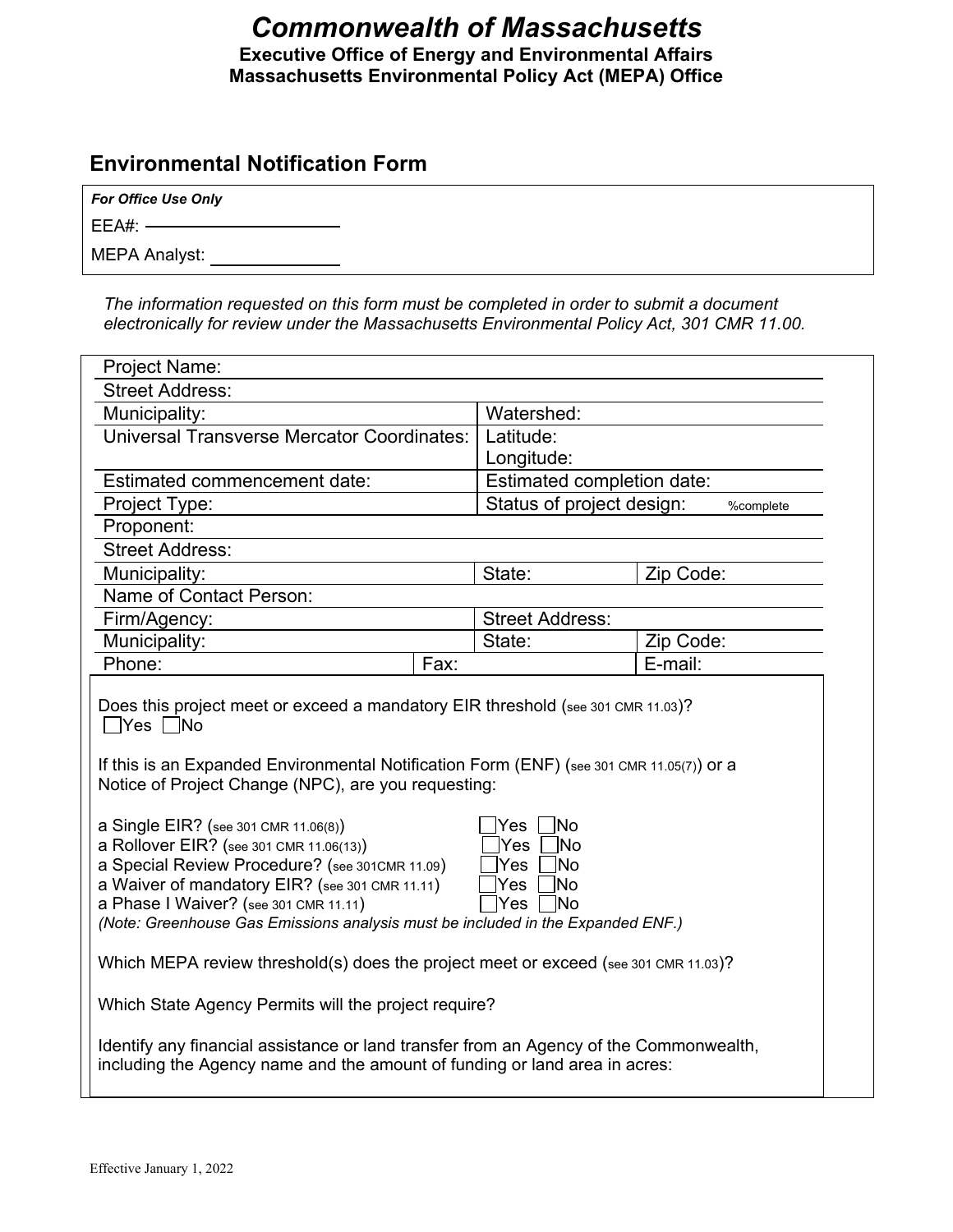| <b>Summary of Project Size</b>                                                                   | <b>Existing</b> | Change | <b>Total</b> |
|--------------------------------------------------------------------------------------------------|-----------------|--------|--------------|
| & Environmental Impacts                                                                          |                 |        |              |
| <b>LAND</b>                                                                                      |                 |        |              |
| Total site acreage                                                                               |                 |        |              |
| New acres of land altered                                                                        |                 |        |              |
| Acres of impervious area                                                                         |                 |        |              |
| Square feet of new bordering<br>vegetated wetlands alteration                                    |                 |        |              |
| Square feet of new other wetland<br>alteration                                                   |                 |        |              |
| Acres of new non-water dependent<br>use of tidelands or waterways                                |                 |        |              |
| <b>STRUCTURES</b>                                                                                |                 |        |              |
| Gross square footage                                                                             |                 |        |              |
| Number of housing units                                                                          |                 |        |              |
| Maximum height (feet)                                                                            |                 |        |              |
| <b>TRANSPORTATION</b>                                                                            |                 |        |              |
| Vehicle trips per day                                                                            |                 |        |              |
| Parking spaces                                                                                   |                 |        |              |
| <b>WASTEWATER</b>                                                                                |                 |        |              |
| Water Use (Gallons per day)                                                                      |                 |        |              |
| Water withdrawal (GPD)                                                                           |                 |        |              |
| Wastewater generation/treatment<br>(GPD)                                                         |                 |        |              |
| Length of water mains (miles)                                                                    |                 |        |              |
| Length of sewer mains (miles)                                                                    |                 |        |              |
| Has this project been filed with MEPA before?                                                    |                 |        |              |
| Has any project on this site been filed with MEPA before?<br>$\bigcap$ Yes (EEA # ) $\bigcap$ No |                 |        |              |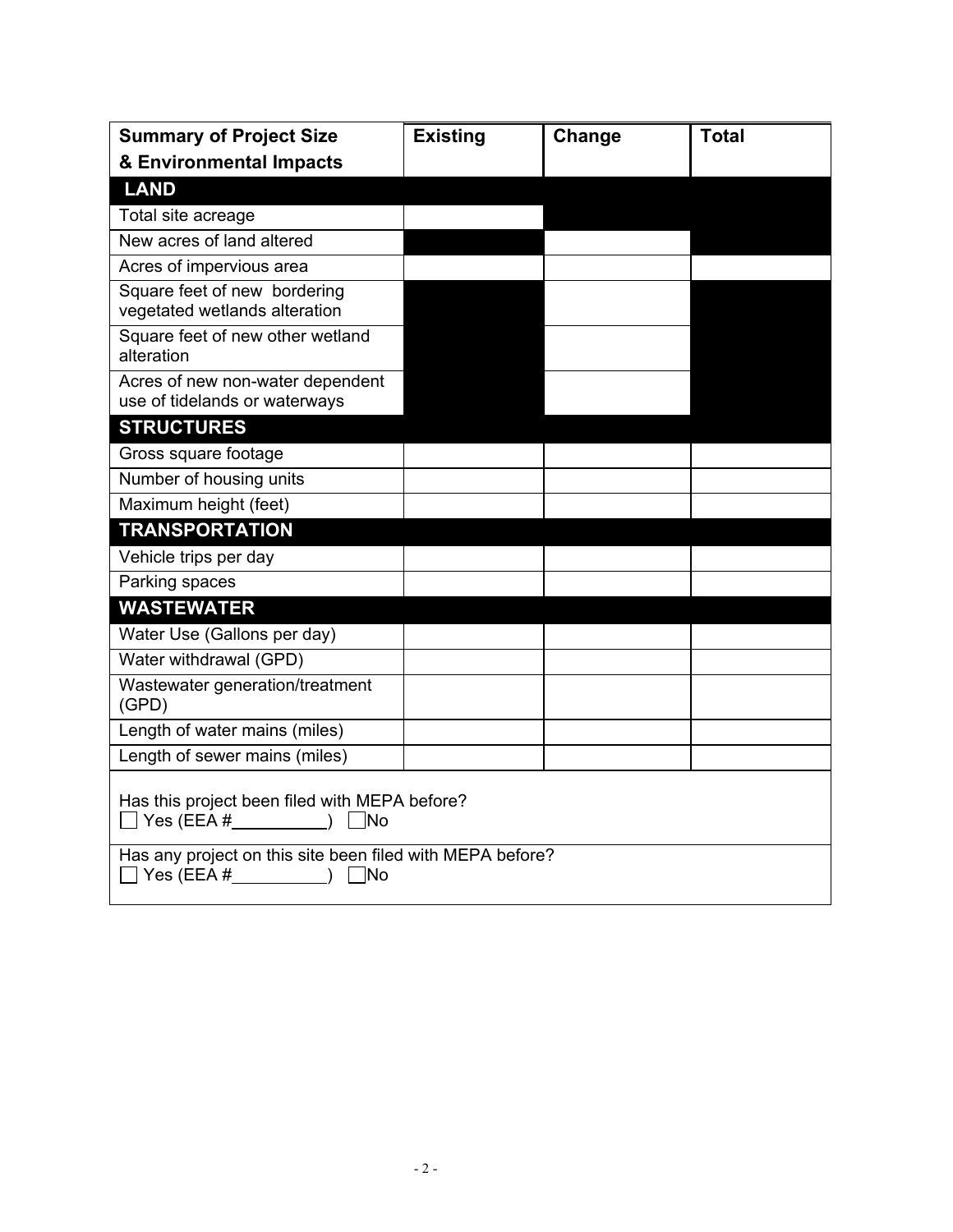## **GENERAL PROJECT INFORMATION – all proponents must fill out this section**

### **PROJECT DESCRIPTION:**

 $\mathcal{L}=\{1,2,3,4,5\}$ 

Describe the existing conditions and land uses on the project site:

Describe the proposed project and its programmatic and physical elements:

*NOTE: The project description should summarize both the project's direct and indirect impacts (including construction period impacts) in terms of their magnitude, geographic extent, duration and frequency, and reversibility, as applicable. It should also discuss the infrastructure requirements of the project and the capacity of the municipal and/or regional infrastructure to sustain these requirements into the future.*

Describe the on-site project alternatives (and alternative off-site locations, if applicable), considered by the proponent, including at least one feasible alternative that is allowed under current zoning, and the reasons(s) that they were not selected as the preferred alternative:

**NOTE***: The purpose of the alternatives analysis is to consider what effect changing the parameters and/or siting of a project, or components thereof, will have on the environment, keeping in mind that the objective of the MEPA review process is to avoid or minimize damage to the environment to the greatest extent feasible. Examples of alternative projects include alternative site locations, alternative site uses, and alternative site configurations.*

Summarize the mitigation measures proposed to offset the impacts of the preferred alternative:

If the project is proposed to be constructed in phases, please describe each phase:

\_\_\_\_\_\_\_\_\_\_\_\_\_\_\_\_\_\_\_\_\_\_\_\_\_\_\_\_\_\_\_\_\_\_\_\_\_\_\_\_\_\_\_\_\_\_\_\_\_\_\_\_\_\_

 $\mathcal{L}_\text{max}$  , and the contract of the contract of the contract of the contract of the contract of the contract of

### **AREAS OF CRITICAL ENVIRONMENTAL CONCERN:**

\_\_\_\_\_\_\_\_\_\_\_\_\_\_\_\_\_\_\_\_\_\_\_\_\_\_\_\_\_\_\_\_\_\_\_\_\_\_\_\_\_\_\_\_\_\_\_\_\_

Is the project within or adjacent to an Area of Critical Environmental Concern? Yes (Specify\_\_\_\_\_\_\_\_\_\_\_\_\_\_\_\_\_\_\_\_\_\_\_\_\_\_\_\_\_\_\_\_) No if yes, does the ACEC have an approved Resource Management Plan? \_\_\_ Yes \_\_\_ No; If yes, describe how the project complies with this plan.

\_\_\_\_\_\_\_\_\_\_\_\_\_\_\_\_\_\_\_\_\_\_\_\_\_\_\_\_\_\_\_\_\_\_\_\_\_\_\_\_\_\_\_\_\_\_\_\_\_\_\_\_\_\_\_ Will there be stormwater runoff or discharge to the designated ACEC? Yes No; If yes, describe and assess the potential impacts of such stormwater runoff/discharge to the designated ACEC.

#### **RARE SPECIES:**

Does the project site include Estimated and/or Priority Habitat of State-Listed Rare Species? (see http://www.mass.gov/dfwele/dfw/nhesp/regulatory\_review/priority\_habitat/priority\_habitat\_home.htm)  $\Box$ Yes (Specify  $\Box$ 

### **HISTORICAL /ARCHAEOLOGICAL RESOURCES**:

|                                                                             | Does the project site include any structure, site or district listed in the State Register of Historic Place |
|-----------------------------------------------------------------------------|--------------------------------------------------------------------------------------------------------------|
| or the inventory of Historic and Archaeological Assets of the Commonwealth? |                                                                                                              |
| ∏Yes (Specify                                                               | ∣ INo                                                                                                        |
|                                                                             | If yes, does the project involve any demolition or destruction of any listed or inventoried historic         |

or archaeological resources? Yes (Specify\_\_\_\_\_\_\_\_\_\_\_\_\_\_\_\_\_\_\_\_\_\_\_\_\_\_\_\_\_\_\_\_\_\_) No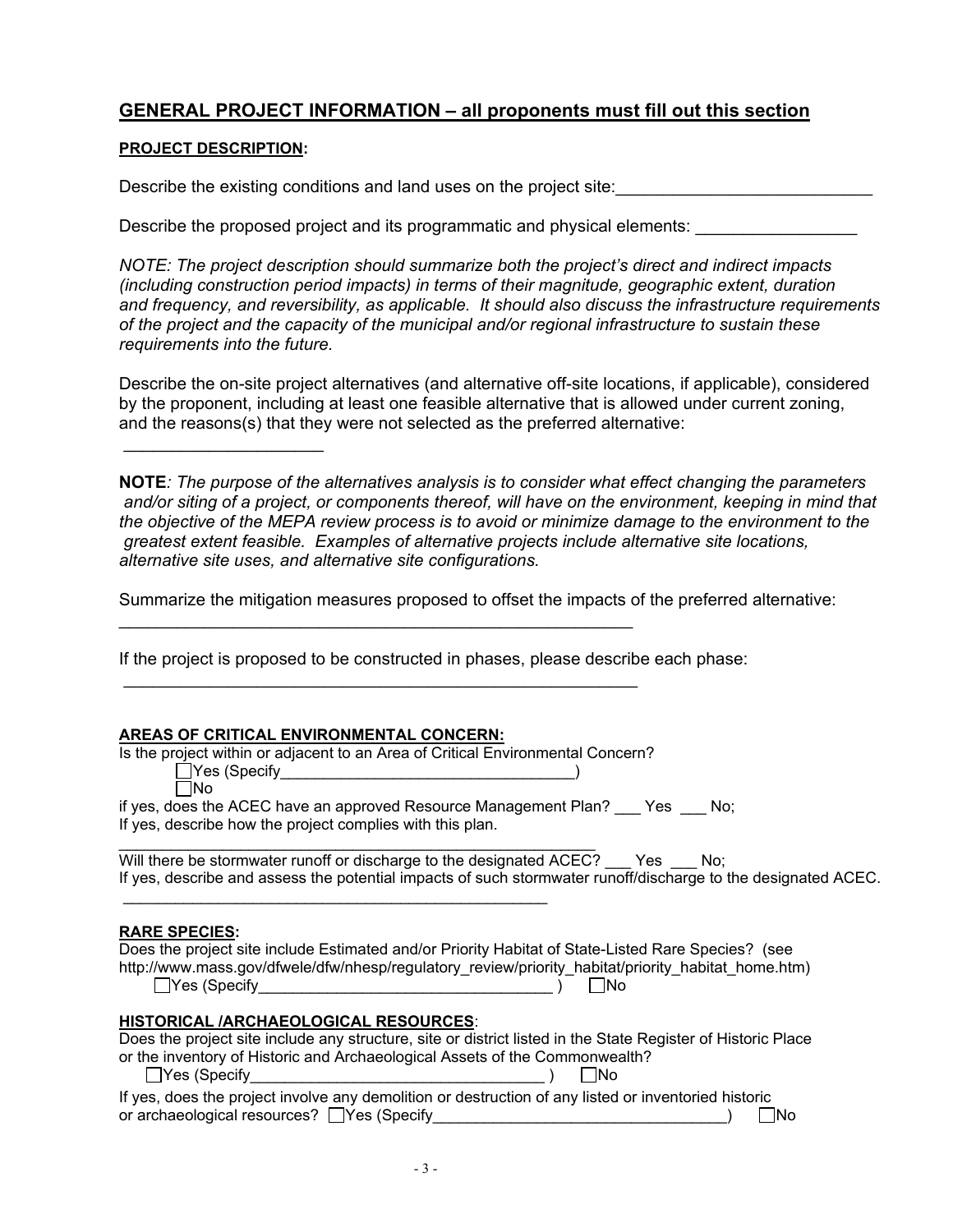#### **WATER RESOURCES:**

Is there an Outstanding Resource Water (ORW) on or within a half-mile radius of the project site? Yes No; if yes, identify the ORW and its location.

*(NOTE: Outstanding Resource Waters include Class A public water supplies, their tributaries, and bordering wetlands; active and inactive reservoirs approved by MassDEP; certain waters within Areas of Critical Environmental Concern, and certified vernal pools. Outstanding resource waters are listed in the Surface Water Quality Standards, 314 CMR 4.00.)*

Are there any impaired water bodies on or within a half-mile radius of the project site? \_\_\_Yes \_\_No; if yes, identify the water body and pollutant(s) causing the impairment:

Is the project within a medium or high stress basin, as established by the Massachusetts Water Resources Commission? Yes No

#### **STORMWATER MANAGEMENT:**

Generally describe the project's stormwater impacts and measures that the project will take to comply with the standards found in MassDEP's Stormwater Management Regulations:

#### **MASSACHUSETTS CONTINGENCY PLAN:**

Has the project site been, or is it currently being, regulated under M.G.L.c.21E or the Massachusetts Contingency Plan? site (including Release Tracking Number (RTN), cleanup phase, and Response Action Outcome classification):

Is there an Activity and Use Limitation (AUL) on any portion of the project site? Yes \_\_\_ No \_\_; if yes, describe which portion of the site and how the project will be consistent with the AUL:

Are you aware of any Reportable Conditions at the property that have not yet been assigned an RTN?  $Yes \_\_No \_\_$ ; if yes, please describe:

#### **SOLID AND HAZARDOUS WASTE:**

If the project will generate solid waste during demolition or construction, describe alternatives considered for re-use, recycling, and disposal of, e.g., asphalt, brick, concrete, gypsum, metal, wood:

*(NOTE: Asphalt pavement, brick, concrete and metal are banned from disposal at Massachusetts landfills and waste combustion facilities and wood is banned from disposal at Massachusetts landfills. See 310 CMR 19.017 for the complete list of banned materials.)*

Will your project disturb asbestos containing materials? Yes \_\_\_ No if yes, please consult state asbestos requirements at [http://mass.gov/MassDEP/air/asbhom01.htm](http://mass.gov/dep/air/asbhom01.htm)

Describe anti-idling and other measures to limit emissions from construction equipment:

#### **DESIGNATED WILD AND SCENIC RIVER:**

Is this project site located wholly or partially within a defined river corridor of a federally designated Wild and Scenic River or a state designated Scenic River? Yes No  $\qquad$  ; if yes, specify name of river and designation:

If yes, does the project have the potential to impact any of the "outstandingly remarkable" resources of a federally Wild and Scenic River or the stated purpose of a state designated Scenic River? Yes No  $\blacksquare$ ; if yes, specify name of river and designation:

if yes, will the project will result in any impacts to any of the designated "outstandingly remarkable" resources of the Wild and Scenic River or the stated purposes of a Scenic River. Yes No

if yes,describe the potential impacts to one or more of the "outstandingly remarkable" resources or stated purposes and mitigation measures proposed.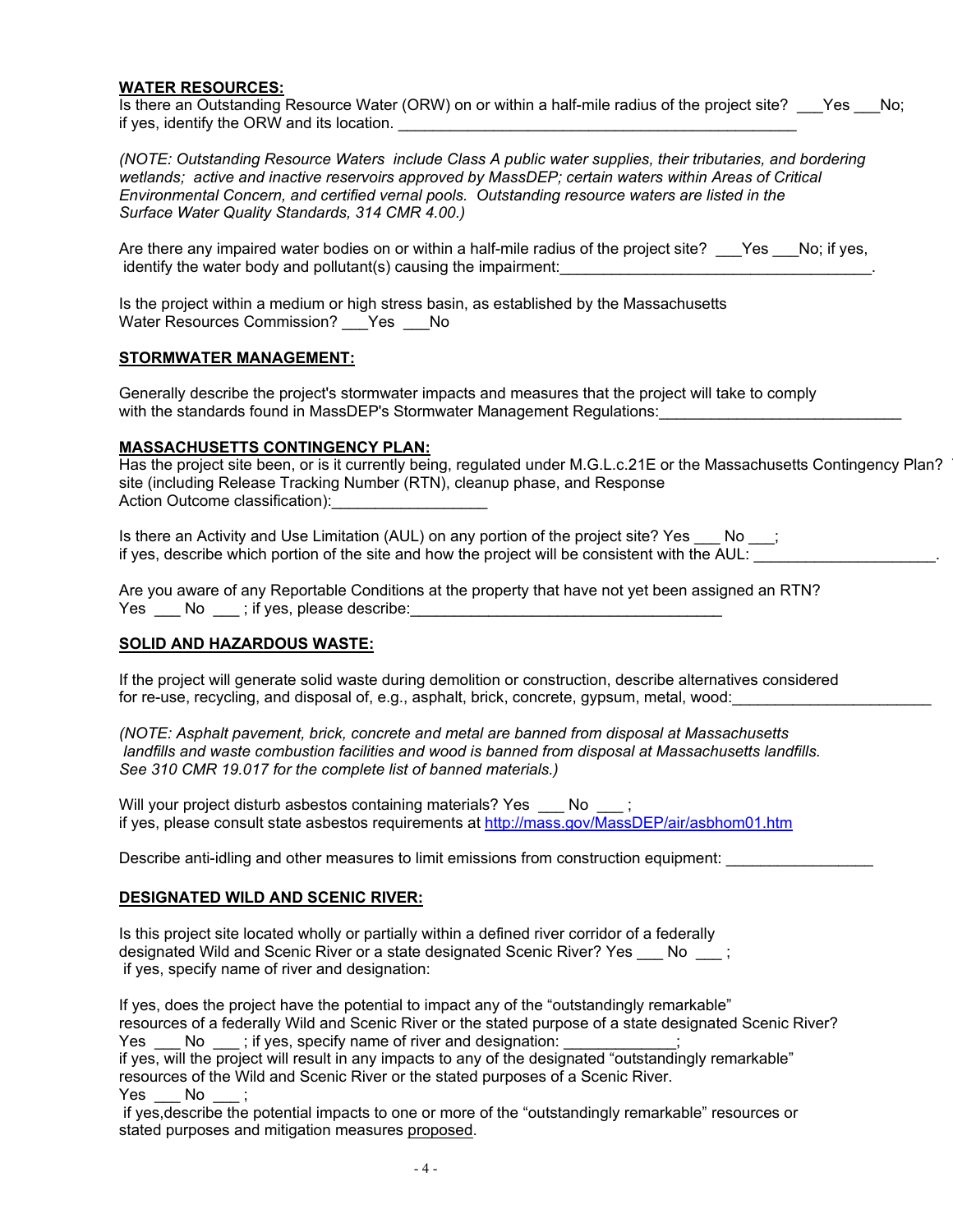## **ATTACHMENTS:**

- 1. List of all attachments to this document.<br>2. C. C.S. C.S. map (good quality color copy.)
- U.S.G.S. map (good quality color copy, 8-1/2 x 11 inches or larger, at a scale of 1:24,000) indicating the project location and boundaries.
- 3.. Plan, at an appropriate scale, of existing conditions on the project site and its immediate environs, showing all known structures, roadways and parking lots, railroad rights-of-way, wetlands and water bodies, wooded areas, farmland, steep slopes, public open spaces, and major utilities.
- 4 Plan, at an appropriate scale, depicting environmental constraints on or adjacent to the project site such as Priority and/or Estimated Habitat of state-listed rare species, Areas of Critical Environmental Concern, Chapter 91 jurisdictional areas, Article 97 lands, wetland resource area delineations, water supply protection areas, and historic resources and/or districts.
- 5. Plan, at an appropriate scale, of proposed conditions upon completion of project (if construction of the project is proposed to be phased, there should be a site plan showing conditions upon the completion of each phase).
- 6. List of all agencies and persons to whom the proponent circulated the ENF, in accordance with 301 CMR 11.16(2).
- 7. List of municipal and federal permits and reviews required by the project, as applicable.
- 8. Printout of output report from RMAT Climate Resilience Design Standards Tool, available [here.](https://resilientma.org/rmat_home/designstandards/)
- 9. Printout from the EEA [EJ Maps Viewer](https://mass-eoeea.maps.arcgis.com/apps/MapSeries/index.html?appid=535e4419dc0545be980545a0eeaf9b53) showing the project location relative to Environmental Justice (EJ) Populations located in whole or in part within a 1-mile and 5-mile radius of the project site.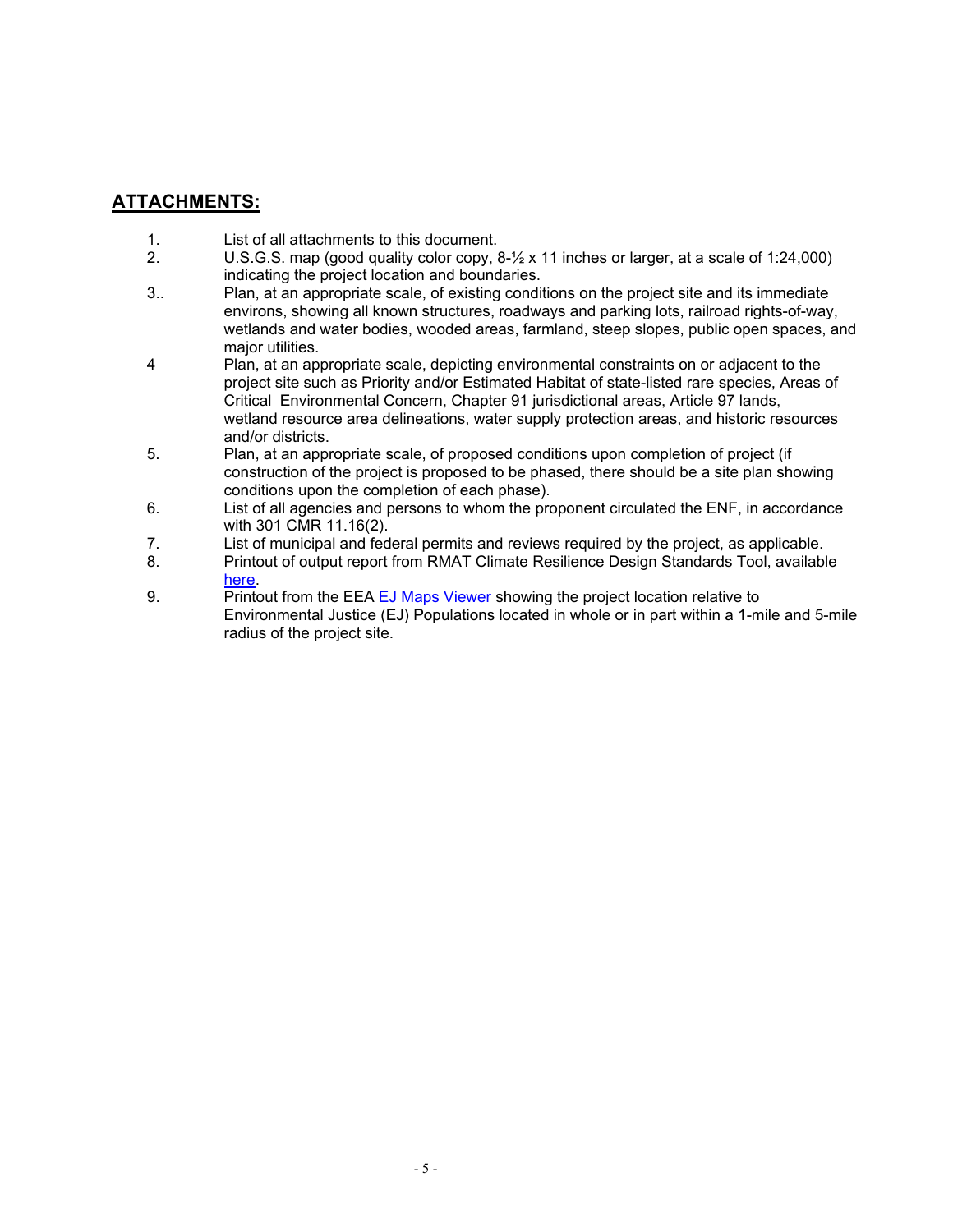## **LAND SECTION – all proponents must fill out this section**

#### **I. Thresholds / Permits**

A. Does the project meet or exceed any review thresholds related to **land** (see 301 CMR 11.03(1) Yes No; if yes, specify each threshold:

#### **II. Impacts and Permits**

A. Describe, in acres, the current and proposed character of the project site, as follows:

|                                    | Existing | Change | <sup>-</sup> otal |
|------------------------------------|----------|--------|-------------------|
| Footprint of buildings             |          |        |                   |
| Internal roadways                  |          |        |                   |
| Parking and other paved areas      |          |        |                   |
| Other altered areas                |          |        |                   |
| Undeveloped areas                  |          |        |                   |
| <b>Total: Project Site Acreage</b> |          |        |                   |

- B. Has any part of the project site been in active agricultural use in the last five years? Yes No; if yes, how many acres of land in agricultural use (with prime state or locally important agricultural soils) will be converted to nonagricultural use?
- C. Is any part of the project site currently or proposed to be in active forestry use? Yes No; if yes, please describe current and proposed forestry activities and indicate whether any part of the site is the subject of a forest management plan approved by the Department of Conservation and Recreation:
- D. Does any part of the project involve conversion of land held for natural resources purposes in accordance with Article 97 of the Amendments to the Constitution of the Commonwealth to any purpose not in accordance with Article 97? \_\_\_ Yes \_\_\_ No; if yes, describe:
- E. Is any part of the project site currently subject to a conservation restriction, preservation restriction, agricultural preservation restriction or watershed preservation restriction? Yes No; if yes, does the project involve the release or modification of such restriction? \_\_\_ Yes \_\_\_ No; if yes, describe:
- F. Does the project require approval of a new urban redevelopment project or a fundamental change in an existing urban redevelopment project under M.G.L.c.121A? \_\_\_ Yes \_\_\_ No; if yes, describe:
- G. Does the project require approval of a new urban renewal plan or a major modification of an existing urban renewal plan under M.G.L.c.121B? Yes \_\_\_ No \_\_\_; if yes, describe:

### **III. Consistency**

- A. Identify the current municipal comprehensive land use plan Title:\_\_\_\_\_\_\_\_\_\_\_\_\_\_\_\_\_\_\_\_\_\_\_\_\_\_ Date\_\_\_\_\_\_\_\_\_\_\_\_\_\_\_\_\_\_\_
- B. Describe the project's consistency with that plan with regard to:<br>
1) economic development
	- 1) economic development \_\_\_\_\_\_\_\_\_\_\_\_\_\_\_\_\_\_\_\_\_\_\_
- 2) adequacy of infrastructure \_\_\_\_\_\_\_\_\_\_\_\_\_\_\_\_\_\_\_\_\_\_\_\_
	- 3) open space impacts
	- 4) compatibility with adjacent land uses
- C. Identify the current Regional Policy Plan of the applicable Regional Planning Agency (RPA) RPA:

Title:\_\_\_\_\_\_\_\_\_\_\_\_\_\_\_\_\_\_\_\_\_\_\_\_\_\_ Date\_\_\_\_\_\_\_\_\_\_\_\_\_\_\_\_\_\_\_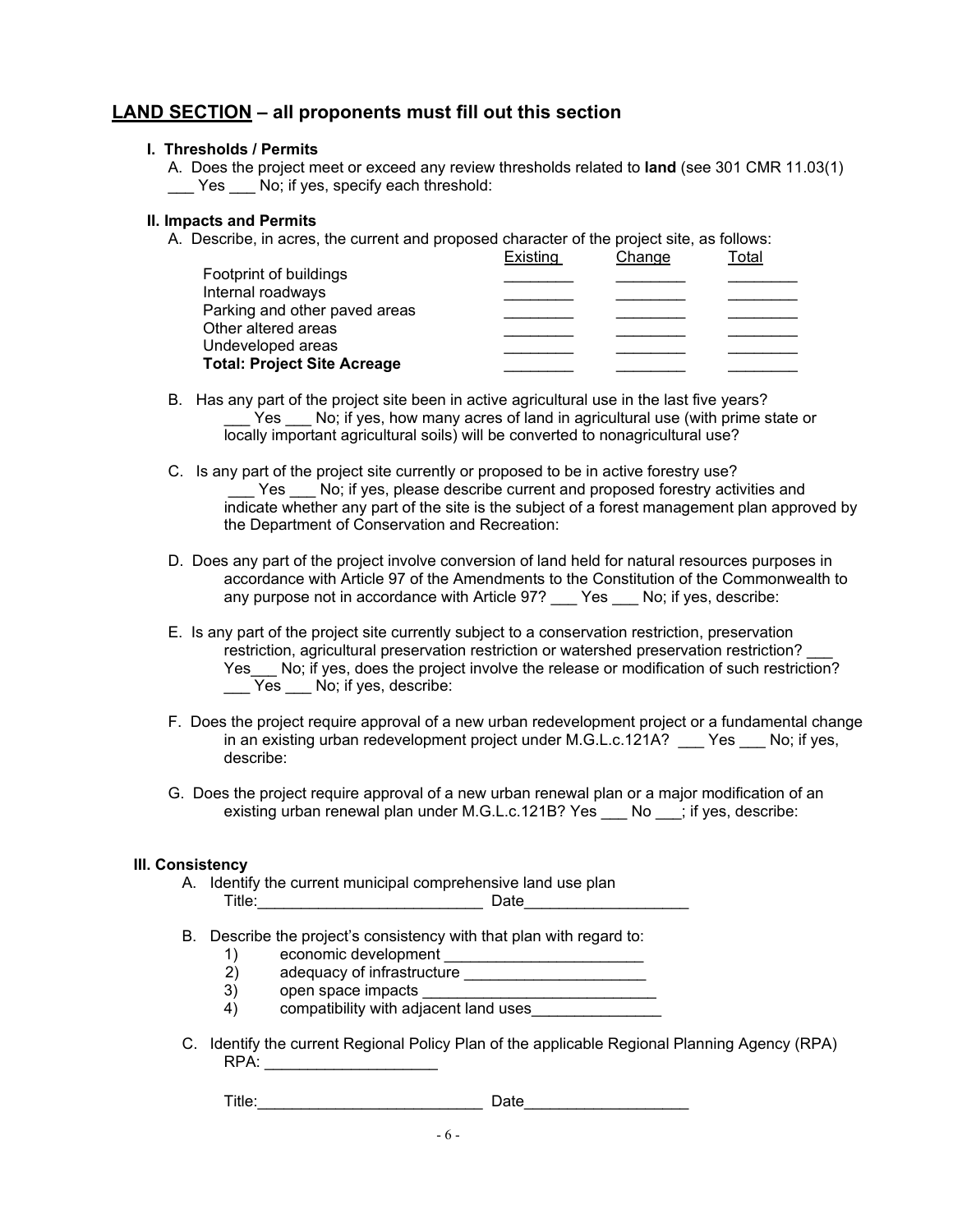- D. Describe the project's consistency with that plan with regard to:
- 1) economic development \_\_\_\_\_\_\_\_\_\_\_\_\_\_\_\_\_\_\_\_\_\_\_\_\_\_\_\_
- 2) adequacy of infrastructure \_\_\_\_\_\_\_\_\_\_\_\_\_\_\_\_\_\_\_\_\_\_\_\_\_\_
- 3) open space impacts \_\_\_\_\_\_\_\_\_\_\_\_\_\_\_\_\_\_\_\_\_\_\_\_\_\_\_\_\_\_\_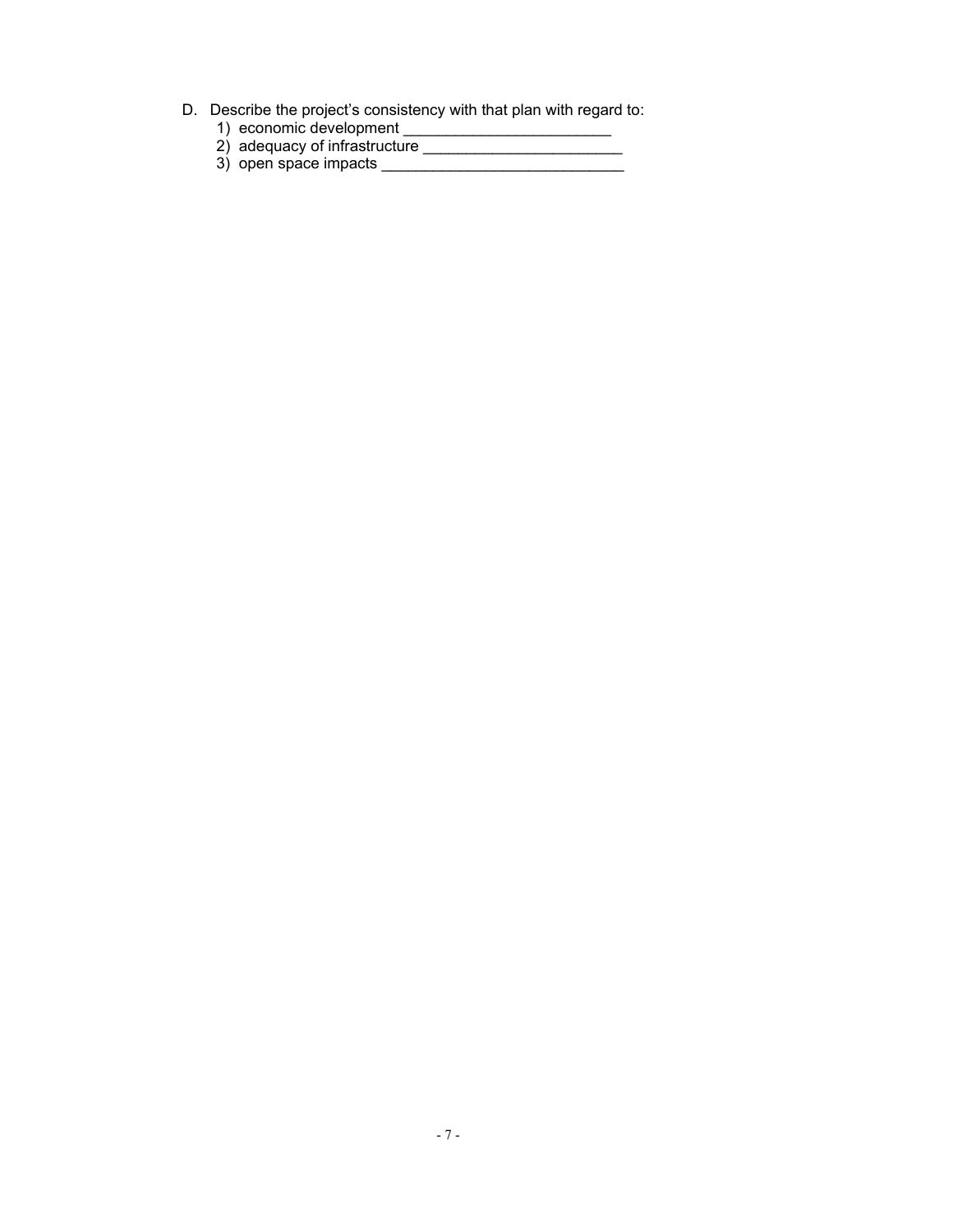### **RARE SPECIES SECTION**

#### **I. Thresholds / Permits**

A. Will the project meet or exceed any review thresholds related to **rare species or habitat** (see 301 CMR 11.03(2))? \_\_\_ Yes \_\_\_ No; if yes, specify, in quantitative terms:

*(NOTE: If you are uncertain, it is recommended that you consult with the Natural Heritage and Endangered Species Program (NHESP) prior to submitting the ENF.)*

- B. Does the project require any state permits related to **rare species or habitat**? \_\_\_ Yes \_\_\_ No
- C. Does the project site fall within mapped rare species habitat (Priority or Estimated Habitat?) in the current Massachusetts Natural Heritage Atlas (attach relevant page)? \_\_\_ Yes \_\_\_ No.
- D. If you answered "No" to all questions A, B and C, proceed to the **Wetlands, Waterways, and Tidelands Section**. If you answered "Yes" to either question A or question B, fill out the remainder of the Rare Species section below.

#### **II. Impacts and Permits**

A. Does the project site fall within Priority or Estimated Habitat in the current Massachusetts Natural Heritage Atlas (attach relevant page)? \_\_\_ Yes \_\_\_ No. If yes,

1. Have you consulted with the Division of Fisheries and Wildlife Natural Heritage and Endangered Species Program (NHESP)? Yes No; if yes, have you received a determination as to whether the project will result in the "take" of a rare species? Yes No; if yes, attach the letter of determination to this submission.

2. Will the project "take" an endangered, threatened, and/or species of special concern in accordance with M.G.L. c.131A (see also 321 CMR 10.04)? \_\_\_ Yes \_\_\_ No; if yes, provide a summary of proposed measures to minimize and mitigate rare species impacts

3. Which rare species are known to occur within the Priority or Estimated Habitat?

4. Has the site been surveyed for rare species in accordance with the Massachusetts Endangered Species Act? Yes No

4. If your project is within Estimated Habitat, have you filed a Notice of Intent or received an Order of Conditions for this project? \_\_\_ Yes \_\_\_ No; if yes, did you send a copy of the Notice of Intent to the Natural Heritage and Endangered Species Program, in accordance with the Wetlands Protection Act regulations? \_\_\_ Yes \_\_\_ No

B. Will the project "take" an endangered, threatened, and/or species of special concern in accordance with M.G.L. c.131A (see also 321 CMR 10.04)? \_\_\_ Yes \_\_\_ No; if yes, provide a summary of proposed measures to minimize and mitigate impacts to significant habitat: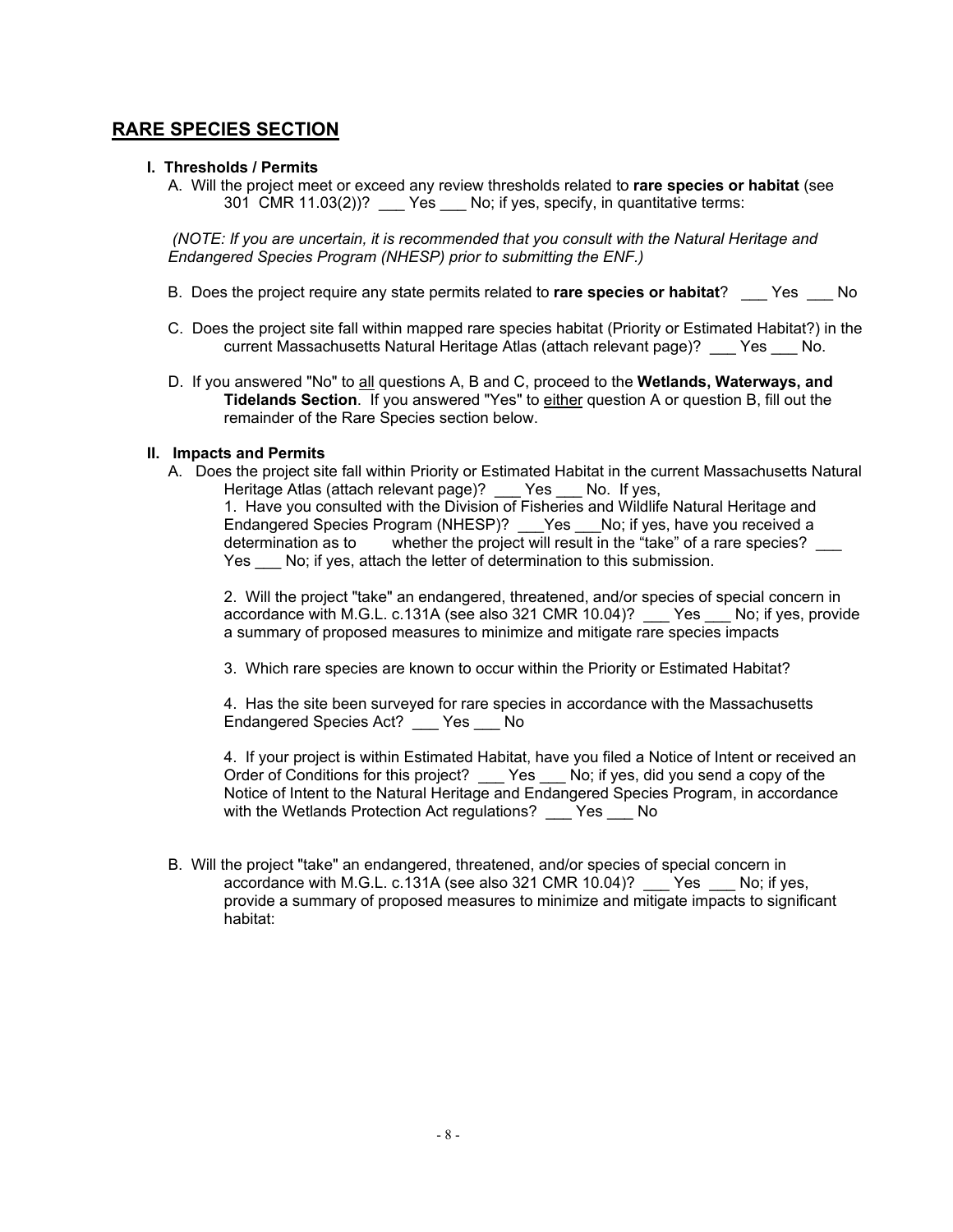## **WETLANDS, WATERWAYS, AND TIDELANDS SECTION**

#### **I. Thresholds / Permits**

A. Will the project meet or exceed any review thresholds related to **wetlands, waterways, and tidelands** (see 301 CMR 11.03(3))? \_\_\_ Yes \_\_\_ No; if yes, specify, in quantitative terms:

B. Does the project require any state permits (or a local Order of Conditions) related to **wetlands, waterways, or tidelands**? \_\_\_ Yes \_\_\_ No; if yes, specify which permit:

C. If you answered "No" to both questions A and B, proceed to the **Water Supply Section**. If you answered "Yes" to either question A or question B, fill out the remainder of the Wetlands, Waterways, and Tidelands Section below.

#### **II. Wetlands Impacts and Permits**

A. Does the project require a new or amended Order of Conditions under the Wetlands Protection Act (M.G.L. c.131A)? \_\_\_ Yes \_\_\_ No; if yes, has a Notice of Intent been filed? \_\_\_ Yes \_ No; if yes, list the date and MassDEP file number: \_\_\_\_\_\_; if yes, has a local Order of Conditions been issued? \_\_\_ Yes \_\_\_ No; Was the Order of Conditions appealed? \_\_\_ Yes \_\_\_ No. Will the project require a Variance from the Wetlands regulations? Yes No.

B. Describe any proposed permanent or temporary impacts to wetland resource areas located on the project site:

C. Estimate the extent and type of impact that the project will have on wetland resources, and indicate whether the impacts are temporary or permanent:

| <b>Coastal Wetlands</b>                                                                                                                                                                                                                                                                                                                            | Area (square feet) or<br>Length (linear feet) | Temporary or<br>Permanent Impact? |
|----------------------------------------------------------------------------------------------------------------------------------------------------------------------------------------------------------------------------------------------------------------------------------------------------------------------------------------------------|-----------------------------------------------|-----------------------------------|
| Land Under the Ocean<br><b>Designated Port Areas</b><br><b>Coastal Beaches</b><br><b>Coastal Dunes</b><br><b>Barrier Beaches</b><br><b>Coastal Banks</b><br><b>Rocky Intertidal Shores</b><br><b>Salt Marshes</b><br><b>Land Under Salt Ponds</b><br><b>Land Containing Shellfish</b><br><b>Fish Runs</b><br>Land Subject to Coastal Storm Flowage |                                               |                                   |
| <b>Inland Wetlands</b><br>Bank (If)<br><b>Bordering Vegetated Wetlands</b><br><b>Isolated Vegetated Wetlands</b><br>Land under Water<br>Isolated Land Subject to Flooding<br>Borderi ng Land Subject to Flooding<br><b>Riverfront Area</b>                                                                                                         |                                               |                                   |

D. Is any part of the project:

- 1. proposed as a **limited project**? \_\_\_ Yes \_\_\_ No; if yes, what is the area (in sf)?\_\_\_\_<br>2. the construction or alteration of a **dam**? Yes No; if yes, describe:
- 2. the construction or alteration of a **dam**?
- 3. fill or structure in a **velocity zone** or **regulatory floodway**? \_\_\_ Yes \_\_\_ No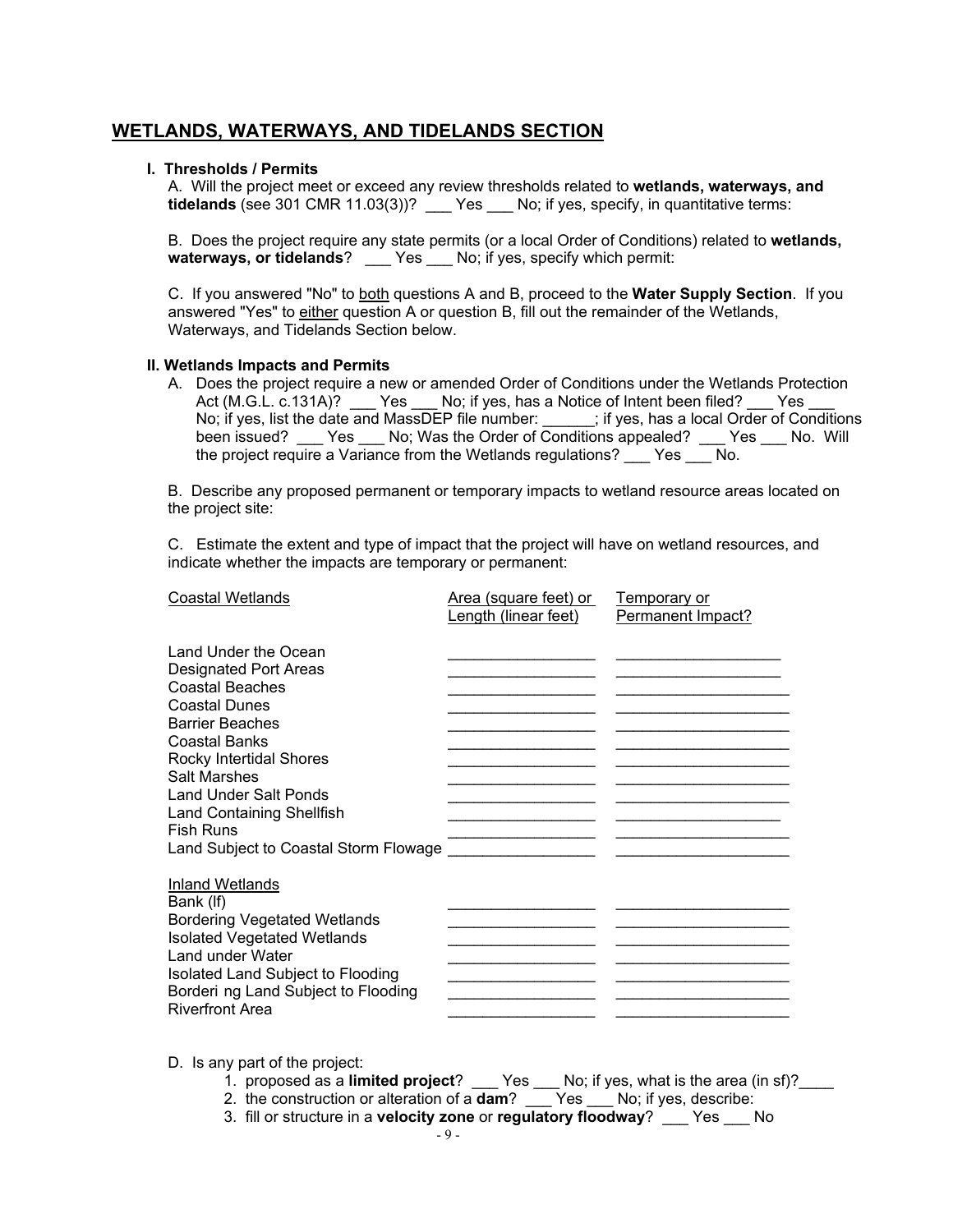- 4. dredging or disposal of dredged material? Yes No; if yes, describe the volume of dredged material and the proposed disposal site:
- 5. a discharge to an **Outstanding Resource Water (ORW)** or an **Area of Critical Environmental Concern (ACEC)**? \_\_\_ Yes \_\_\_ No
- 6. subject to a wetlands restriction order? \_\_\_ Yes \_\_\_ No; if yes, identify the area (in sf):
- 7. located in buffer zones? \_\_\_Yes \_\_\_No; if yes, how much (in sf) \_\_\_\_\_\_
- E. Will the project:
	- 1. be subject to a local wetlands ordinance or bylaw? \_\_\_ Yes \_\_\_ No
	- 2. alter any federally-protected wetlands not regulated under state law? Yes No; if yes, what is the area (sf)?

#### **III. Waterways and Tidelands Impacts and Permits**

A. Does the project site contain waterways or tidelands (including filled former tidelands) that are subject to the Waterways Act, M.G.L.c.91? \_\_\_ Yes \_\_\_ No; if yes, is there a current Chapter 91 License or Permit affecting the project site?\_\_\_ Yes \_\_\_ No; if yes, list the date and license or permit number and provide a copy of the historic map used to determine extent of filled tidelands:

B. Does the project require a new or modified license or permit under M.G.L.c.91? Pes No; if yes, how many acres of the project site subject to M.G.L.c.91 will be for non-water-dependent use? Current \_\_\_ Change \_\_\_ Total

If yes, how many square feet of solid fill or pile-supported structures (in sf)?

C. For non-water-dependent use projects, indicate the following:

Area of filled tidelands on the site: Area of filled tidelands covered by buildings: For portions of site on filled tidelands, list ground floor uses and area of each use:

\_\_\_\_\_\_\_\_\_\_\_\_\_\_ Does the project include new non-water-dependent uses located over flowed tidelands? Yes No

Height of building on filled tidelands\_\_\_\_\_\_\_\_\_\_\_\_\_\_\_\_

Also show the following on a site plan: Mean High Water, Mean Low Water, Waterdependent Use Zone, location of uses within buildings on tidelands, and interior and exterior areas and facilities dedicated for public use, and historic high and historic low water marks.

- D. Is the project located on landlocked tidelands? \_\_\_ Yes \_\_\_ No; if yes, describe the project's impact on the public's right to access, use and enjoy jurisdictional tidelands and describe measures the project will implement to avoid, minimize or mitigate any adverse impact:
- E. Is the project located in an area where low groundwater levels have been identified by a municipality or by a state or federal agency as a threat to building foundations? Yes No; if yes, describe the project's impact on groundwater levels and describe measures the project will implement to avoid, minimize or mitigate any adverse impact:
- F. Is the project non-water-dependent **and** located on landlocked tidelands **or** waterways or tidelands subject to the Waterways Act **and** subject to a mandatory EIR? \_\_\_ Yes \_\_\_ No; *(NOTE: If yes, then the project will be subject to Public Benefit Review and*

*Determination.)*

G. Does the project include dredging? \_\_\_ Yes \_\_\_ No; if yes, answer the following questions: What type of dredging? Improvement \_\_\_ Maintenance \_\_\_ Both \_\_\_\_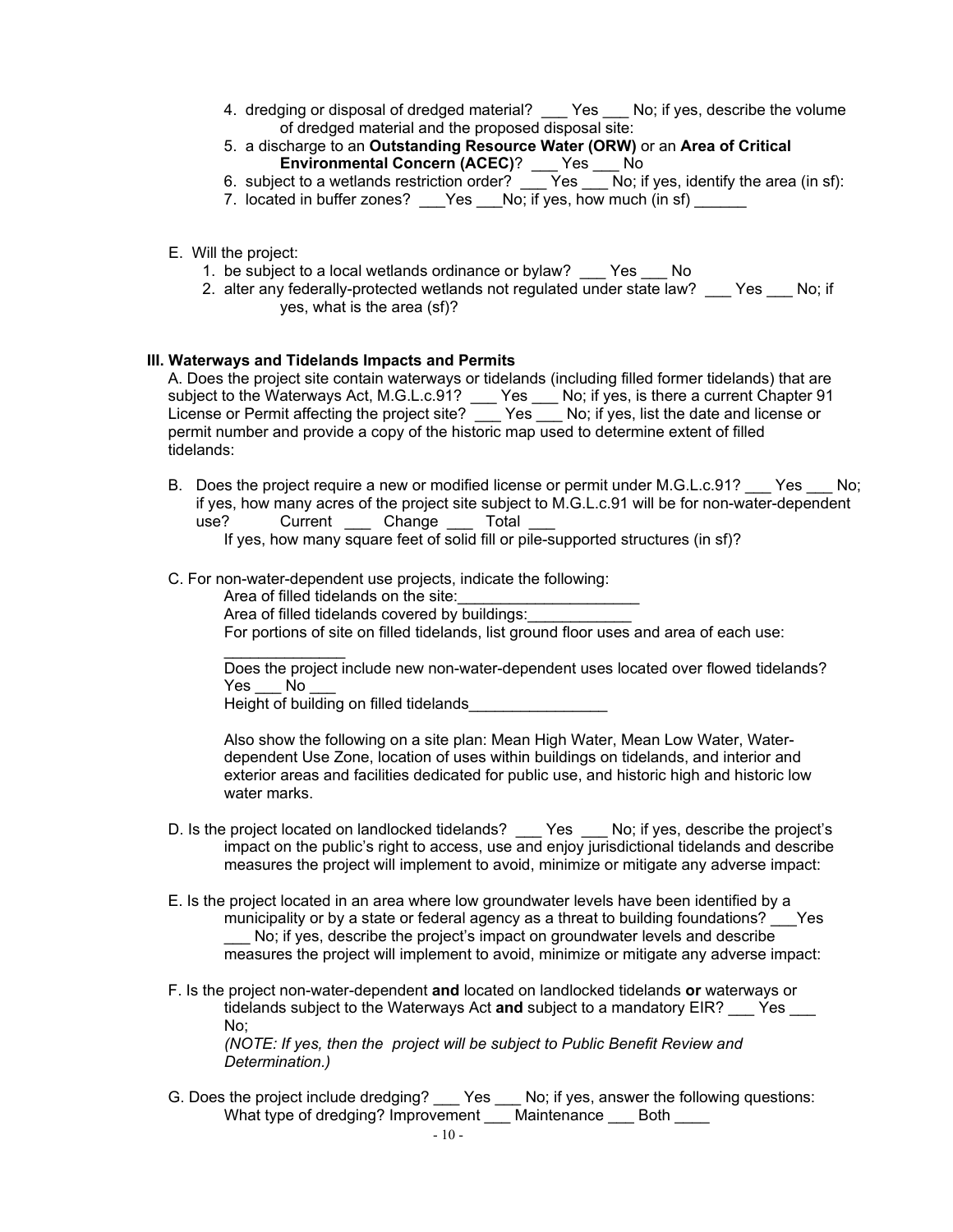| What is the proposed dredge volume, in cubic yards (cys)<br>What is the proposed dredge footprint ____length (ft) ___width (ft) ___depth (ft); |
|------------------------------------------------------------------------------------------------------------------------------------------------|
| Will dredging impact the following resource areas?                                                                                             |
| Intertidal Yes__ No_; if yes, __ sq ft                                                                                                         |
| Outstanding Resource Waters Yes_ No_; if yes, sq ft                                                                                            |
| Other resource area (i.e. shellfish beds, eel grass beds) Yes No ; if yes                                                                      |
| sq ft                                                                                                                                          |
| If yes to any of the above, have you evaluated appropriate and practicable steps                                                               |
| to: 1) avoidance; 2) if avoidance is not possible, minimization; 3) if either                                                                  |
| avoidance or minimize is not possible, mitigation?                                                                                             |
| If no to any of the above, what information or documentation was used to support<br>this determination?                                        |
| Provide a comprehensive analysis of practicable alternatives for improvement dredging in                                                       |
| accordance with 314 CMR 9.07(1)(b). Physical and chemical data of the                                                                          |
| sediment shall be included in the comprehensive analysis.                                                                                      |
| Sediment Characterization                                                                                                                      |
| Existing gradation analysis results? __Yes __No: if yes, provide results.                                                                      |
| Existing chemical results for parameters listed in 314 CMR 9.07(2)(b)6? __ Yes                                                                 |
| No; if yes, provide results.                                                                                                                   |
| Do you have sufficient information to evaluate feasibility of the following management                                                         |
| options for dredged sediment? If yes, check the appropriate option.                                                                            |
| <b>Beach Nourishment</b>                                                                                                                       |
| Unconfined Ocean Disposal ___                                                                                                                  |
| Confined Disposal:                                                                                                                             |
| Confined Aquatic Disposal (CAD) ___                                                                                                            |
| Confined Disposal Facility (CDF)                                                                                                               |
| Landfill Reuse in accordance with COMM-97-001                                                                                                  |
| Shoreline Placement                                                                                                                            |
| Upland Material Reuse                                                                                                                          |
| In-State landfill disposal                                                                                                                     |
| Out-of-state landfill disposal                                                                                                                 |
| (NOTE: This information is required for a 401 Water Quality Certification.)                                                                    |

#### **IV. Consistency**:

A. Does the project have effects on the coastal resources or uses, and/or is the project located within the Coastal Zone? \_\_\_ Yes \_\_\_ No; if yes, describe these effects and the projects consistency with the policies of the Office of Coastal Zone Management:

B. Is the project located within an area subject to a Municipal Harbor Plan? \_\_\_ Yes \_\_\_ No; if yes, identify the Municipal Harbor Plan and describe the project's consistency with that plan: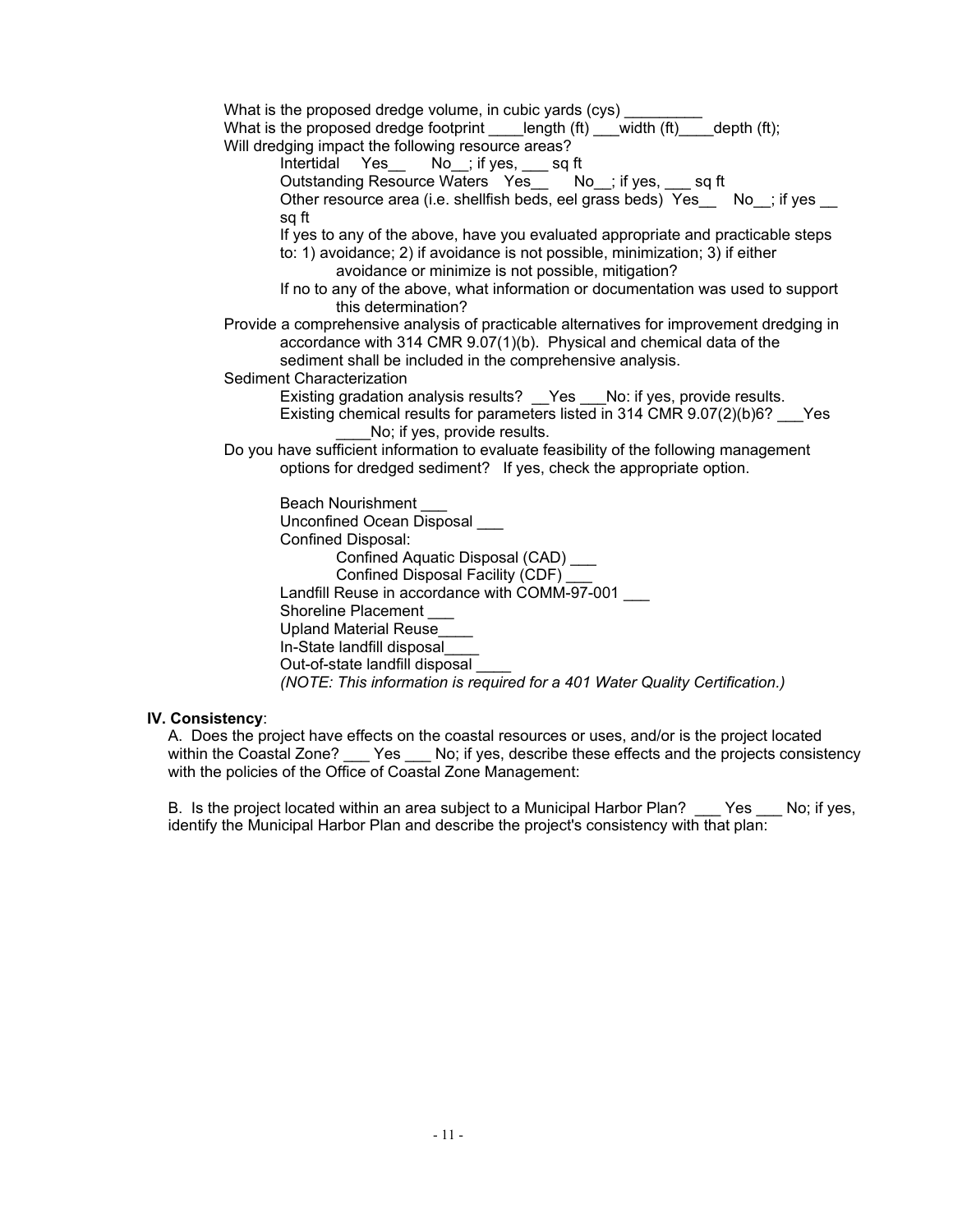## **WATER SUPPLY SECTION**

#### **I. Thresholds / Permits**

A. Will the project meet or exceed any review thresholds related to **water supply** (see 301 CMR 11.03(4))? \_\_\_ Yes \_\_\_ No; if yes, specify, in quantitative terms:

B. Does the project require any state permits related to **water supply**? \_\_\_ Yes \_\_\_ No; if yes, specify which permit:

C. If you answered "No" to both questions A and B, proceed to the **Wastewater Section**. If you answered "Yes" to either question A or question B, fill out the remainder of the Water Supply Section below.

#### **II. Impacts and Permits**

A. Describe, in gallons per day (gpd), the volume and source of water use for existing and proposed activities at the project site:

|                                                                   | Existina | Change | otal <sup>-</sup> |
|-------------------------------------------------------------------|----------|--------|-------------------|
| Municipal or regional water supply<br>Withdrawal from groundwater |          |        |                   |
|                                                                   |          |        |                   |
| Withdrawal from surface water<br>Interbasin transfer              |          |        |                   |
|                                                                   |          |        |                   |

*(NOTE: Interbasin Transfer approval will be required if the basin and community where the proposed water supply source is located is different from the basin and community where the wastewater from the source will be discharged.)* 

B. If the source is a municipal or regional supply, has the municipality or region indicated that there is adequate capacity in the system to accommodate the project? \_\_\_ Yes \_\_\_ No

C. If the project involves a new or expanded withdrawal from a groundwater or surface water source, has a pumping test been conducted? Yes No; if yes, attach a map of the drilling sites and a summary of the alternatives considered and the results.

D. What is the currently permitted withdrawal at the proposed water supply source (in gallons per day)? \_\_\_\_\_Will the project require an increase in that withdrawal? \_\_\_Yes \_\_\_No; if yes, then how much of an increase  $(qpd)$ ?

E. Does the project site currently contain a water supply well, a drinking water treatment facility, water main, or other water supply facility, or will the project involve construction of a new facility? Yes No. If yes, describe existing and proposed water supply facilities at the project site:

|                                                                                   | Permitted<br><b>Flow</b> | Existing Avg<br>Daily Flow | <b>Project Flow</b> | <u>Total</u> |
|-----------------------------------------------------------------------------------|--------------------------|----------------------------|---------------------|--------------|
| Capacity of water supply well(s) (gpd)<br>Capacity of water treatment plant (gpd) |                          |                            |                     |              |
|                                                                                   |                          |                            |                     |              |

F. If the project involves a new interbasin transfer of water, which basins are involved, what is the direction of the transfer, and is the interbasin transfer existing or proposed?

- G. Does the project involve:
	- 1. new water service by the Massachusetts Water Resources Authority or other agency of the Commonwealth to a municipality or water district? \_\_\_ Yes \_\_\_ No
	- 2. a Watershed Protection Act variance? \_\_\_ Yes \_\_\_ No; if yes, how many acres of alteration?
	- 3. a non-bridged stream crossing 1,000 or less feet upstream of a public surface drinking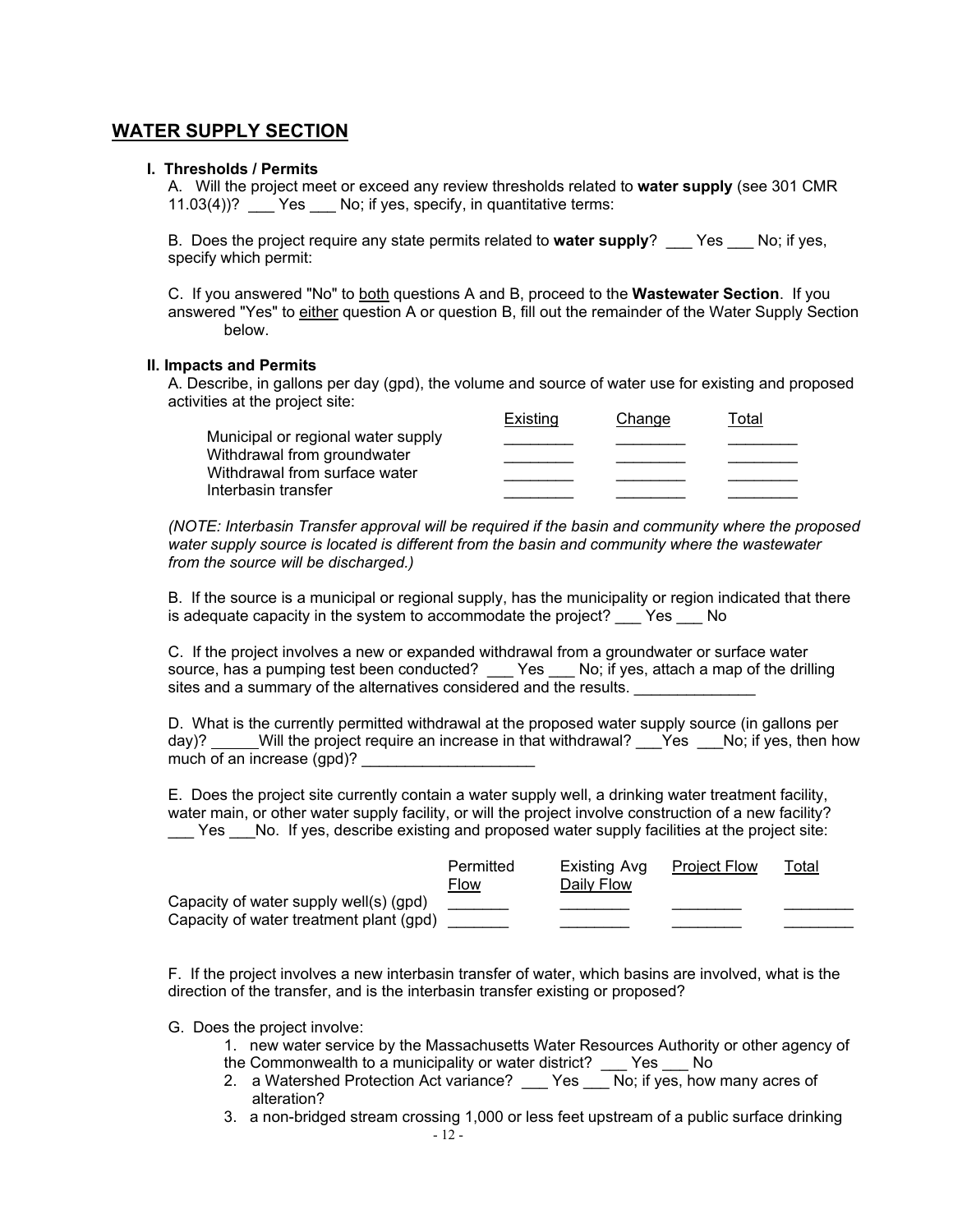water supply for purpose of forest harvesting activities? \_\_\_ Yes \_\_\_ No

#### **III. Consistency**

Describe the project's consistency with water conservation plans or other plans to enhance water resources, quality, facilities and services: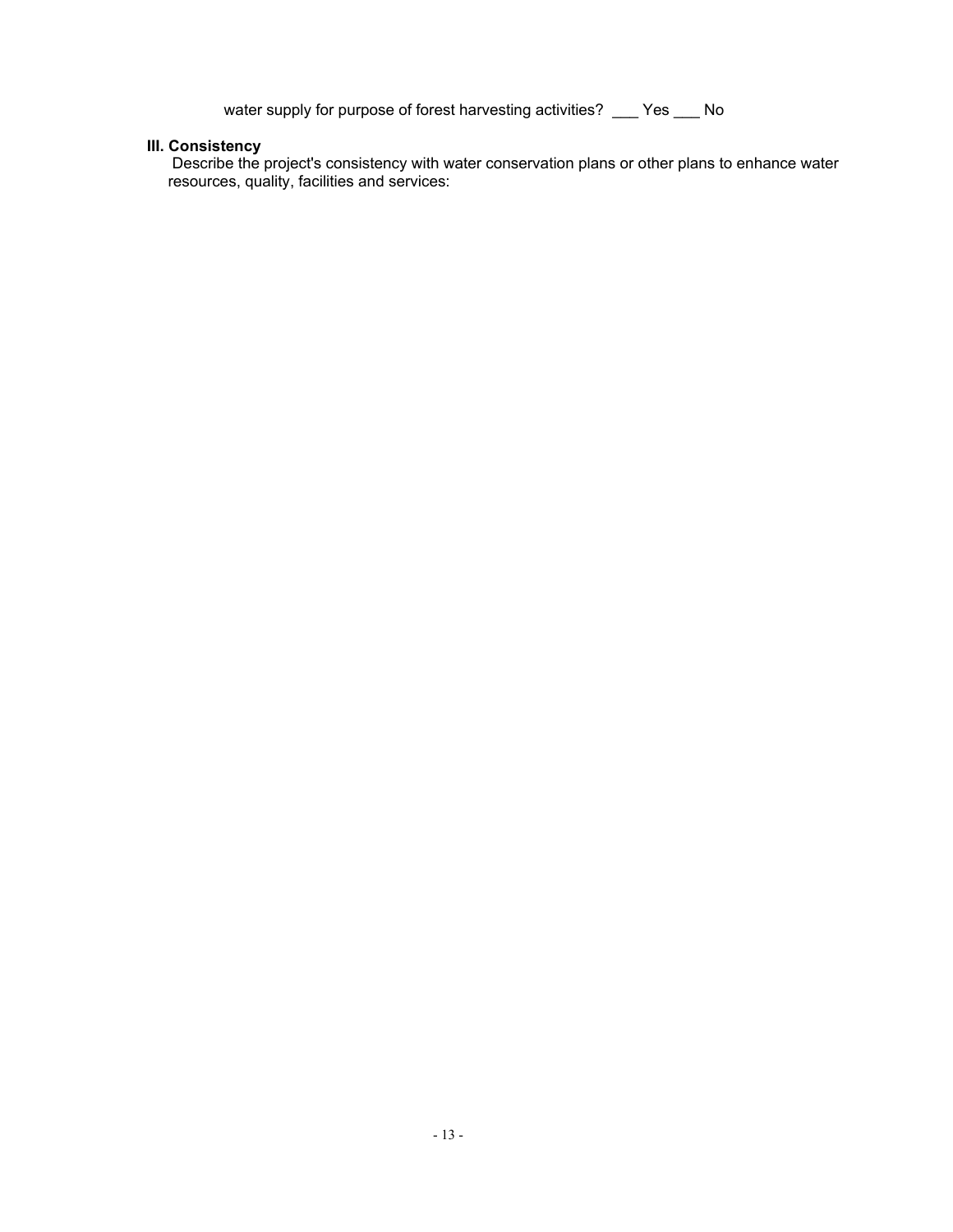### **WASTEWATER SECTION**

#### **I. Thresholds / Permits**

A. Will the project meet or exceed any review thresholds related to **wastewater** (see 301 CMR 11.03(5))? Yes No; if yes, specify, in quantitative terms:

B. Does the project require any state permits related to **wastewater**? \_\_\_ Yes \_\_\_ No; if yes, specify which permit:

C. If you answered "No" to both questions A and B, proceed to the **Transportation -- Traffic Generation Section**. If you answered "Yes" to either question A or question B, fill out the remainder of the Wastewater Section below.

#### **II. Impacts and Permits**

A. Describe the volume (in gallons per day) and type of disposal of wastewater generation for existing and proposed activities at the project site (calculate according to 310 CMR 15.00 for septic systems or 314 CMR 7.00 for sewer systems):

|                                                                                 | Existing | Change | Total |
|---------------------------------------------------------------------------------|----------|--------|-------|
| Discharge of sanitary wastewater<br>Discharge of industrial wastewater<br>TOTAL |          |        |       |
|                                                                                 | Existing | Change | Total |
| Discharge to groundwater<br>Discharge to outstanding resource water             |          |        |       |
| Discharge to surface water<br>Discharge to municipal or regional wastewater     |          |        |       |
| facility<br>TOTAL                                                               |          |        |       |
|                                                                                 |          |        |       |

B.Is the existing collection system at or near its capacity? \_\_\_ Yes \_\_\_ No; if yes, then describe the measures to be undertaken to accommodate the project's wastewater flows:

C. Is the existing wastewater disposal facility at or near its permitted capacity? Yes No; if yes, then describe the measures to be undertaken to accommodate the project's wastewater flows:

D. Does the project site currently contain a wastewater treatment facility, sewer main, or other wastewater disposal facility, or will the project involve construction of a new facility? \_\_\_ Yes \_\_\_ No; if yes, describe as follows:

|                                                             | Permitted | Existing Avg<br>Daily Flow | <b>Project Flow</b> | Total |
|-------------------------------------------------------------|-----------|----------------------------|---------------------|-------|
| Wastewater treatment plant capacity<br>(in gallons per day) |           |                            |                     |       |

E. If the project requires an interbasin transfer of wastewater, which basins are involved, what is the direction of the transfer, and is the interbasin transfer existing or new?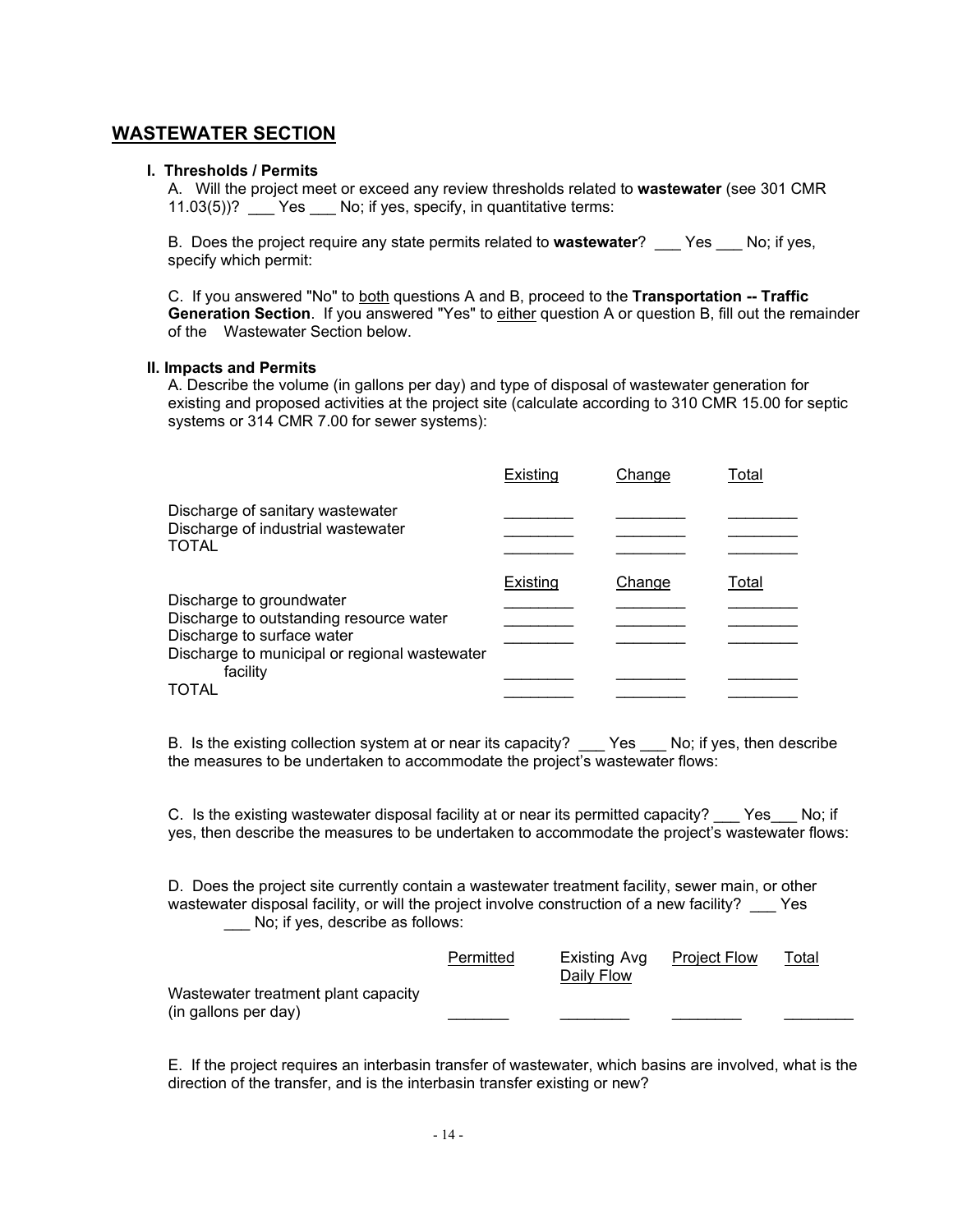*(NOTE: Interbasin Transfer approval may be needed if the basin and community where wastewater will be discharged is different from the basin and community where the source of water supply is located.)*

F. Does the project involve new sewer service by the Massachusetts Water Resources Authority (MWRA) or other Agency of the Commonwealth to a municipality or sewer district? \_\_\_ Yes \_\_\_ No

G. Is there an existing facility, or is a new facility proposed at the project site for the storage, treatment, processing, combustion or disposal of sewage sludge, sludge ash, grit, screenings, wastewater reuse (gray water) or other sewage residual materials? \_\_\_ Yes \_\_\_ No; if yes, what is the capacity (tons per day):

|            | Existing | Change | <u>Total</u> |
|------------|----------|--------|--------------|
| Storage    |          |        |              |
| Treatment  |          |        |              |
| Processing |          |        |              |
| Combustion |          |        |              |
| Disposal   |          |        |              |

H. Describe the water conservation measures to be undertaken by the project, and other wastewater mitigation, such as infiltration and inflow removal.

#### **III. Consistency**

- A. Describe measures that the proponent will take to comply with applicable state, regional, and local plans and policies related to wastewater management:
- B. If the project requires a sewer extension permit, is that extension included in a comprehensive wastewater management plan? \_\_\_ Yes \_\_\_ No; if yes, indicate the EEA number for the plan and whether the project site is within a sewer service area recommended or approved in that plan: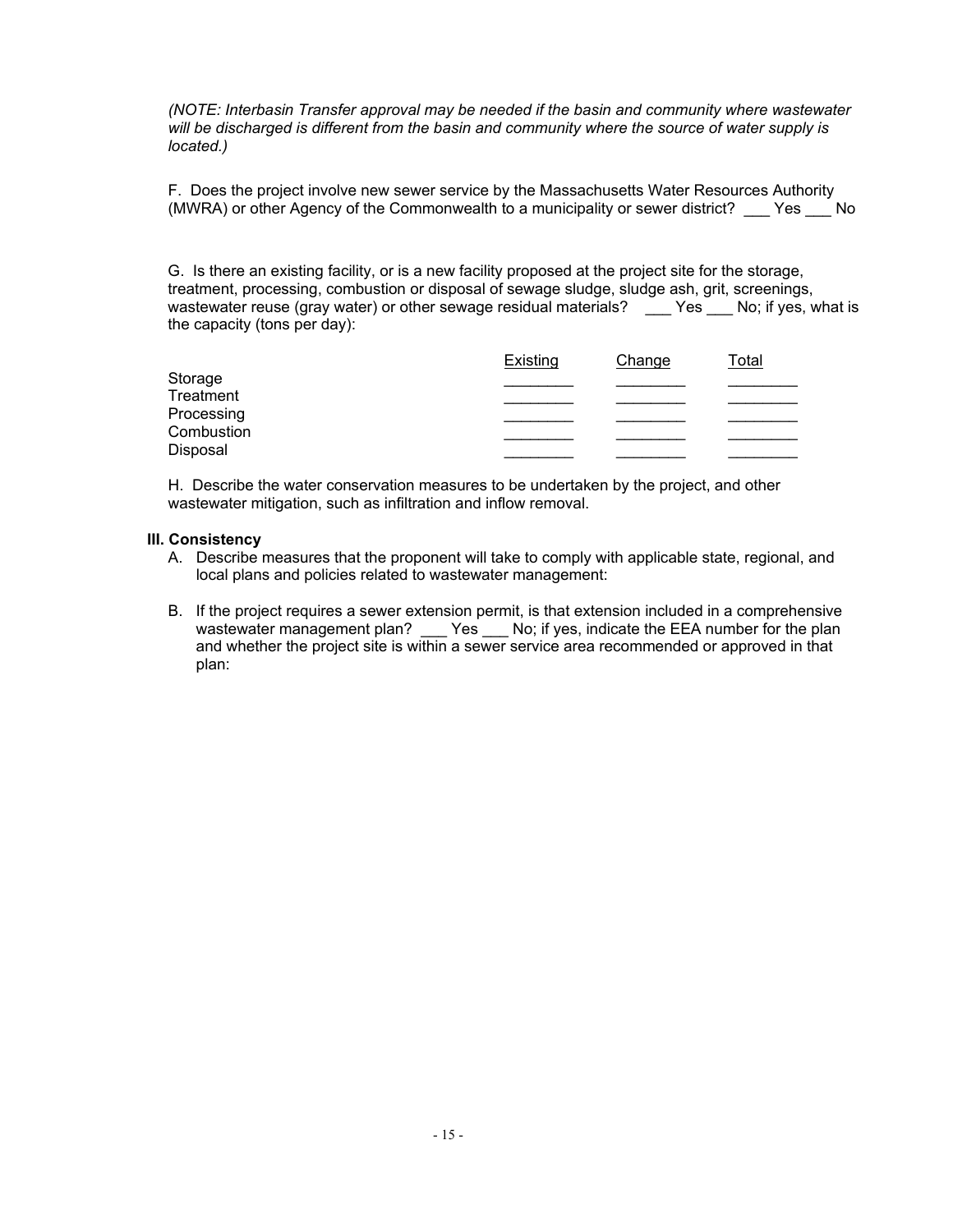## **TRANSPORTATION SECTION (TRAFFIC GENERATION)**

#### **I. Thresholds / Permit**

A. Will the project meet or exceed any review thresholds related to **traffic generation** (see 301 CMR 11.03(6))? \_\_\_ Yes \_\_\_ No; if yes, specify, in quantitative terms:

B. Does the project require any state permits related to **state-controlled roadways**? Yes No; if yes, specify which permit:

C. If you answered "No" to both questions A and B, proceed to the **Roadways and Other Transportation Facilities Section**. If you answered "Yes" to either question A or question B, fill out the remainder of the Traffic Generation Section below.

#### **II. Traffic Impacts and Permits**

A. Describe existing and proposed vehicular traffic generated by activities at the project site:

|  | Number of parking spaces<br>Number of vehicle trips per day<br>ITE Land Use Code(s): | Existing | Change | Total |
|--|--------------------------------------------------------------------------------------|----------|--------|-------|
|  |                                                                                      |          |        |       |
|  |                                                                                      |          |        |       |
|  |                                                                                      |          |        |       |
|  | B. What is the estimated average daily traffic on roadways serving the site?         |          |        |       |
|  | Roadway                                                                              | Existing | Change | Total |
|  |                                                                                      |          |        |       |
|  | $\mathbf{2}$                                                                         |          |        |       |
|  | 3                                                                                    |          |        |       |

- C. If applicable, describe proposed mitigation measures on state-controlled roadways that the project proponent will implement:
- D. How will the project implement and/or promote the use of transit, pedestrian and bicycle facilities and services to provide access to and from the project site?
- C. Is there a Transportation Management Association (TMA) that provides transportation demand management (TDM) services in the area of the project site? \_\_\_\_ Yes \_\_\_\_ No; if yes, describe if and how will the project will participate in the TMA:
- D. Will the project use (or occur in the immediate vicinity of) water, rail, or air transportation facilities? \_\_\_\_ Yes \_\_\_\_ No; if yes, generally describe:
- E. If the project will penetrate approach airspace of a nearby airport, has the proponent filed a Massachusetts Aeronautics Commission Airspace Review Form (780 CMR 111.7) and a Notice of Proposed Construction or Alteration with the Federal Aviation Administration (FAA) (CFR Title 14 Part 77.13, forms 7460-1 and 7460-2)?

#### **III. Consistency**

Describe measures that the proponent will take to comply with municipal, regional, state, and federal plans and policies related to traffic, transit, pedestrian and bicycle transportation facilities and services: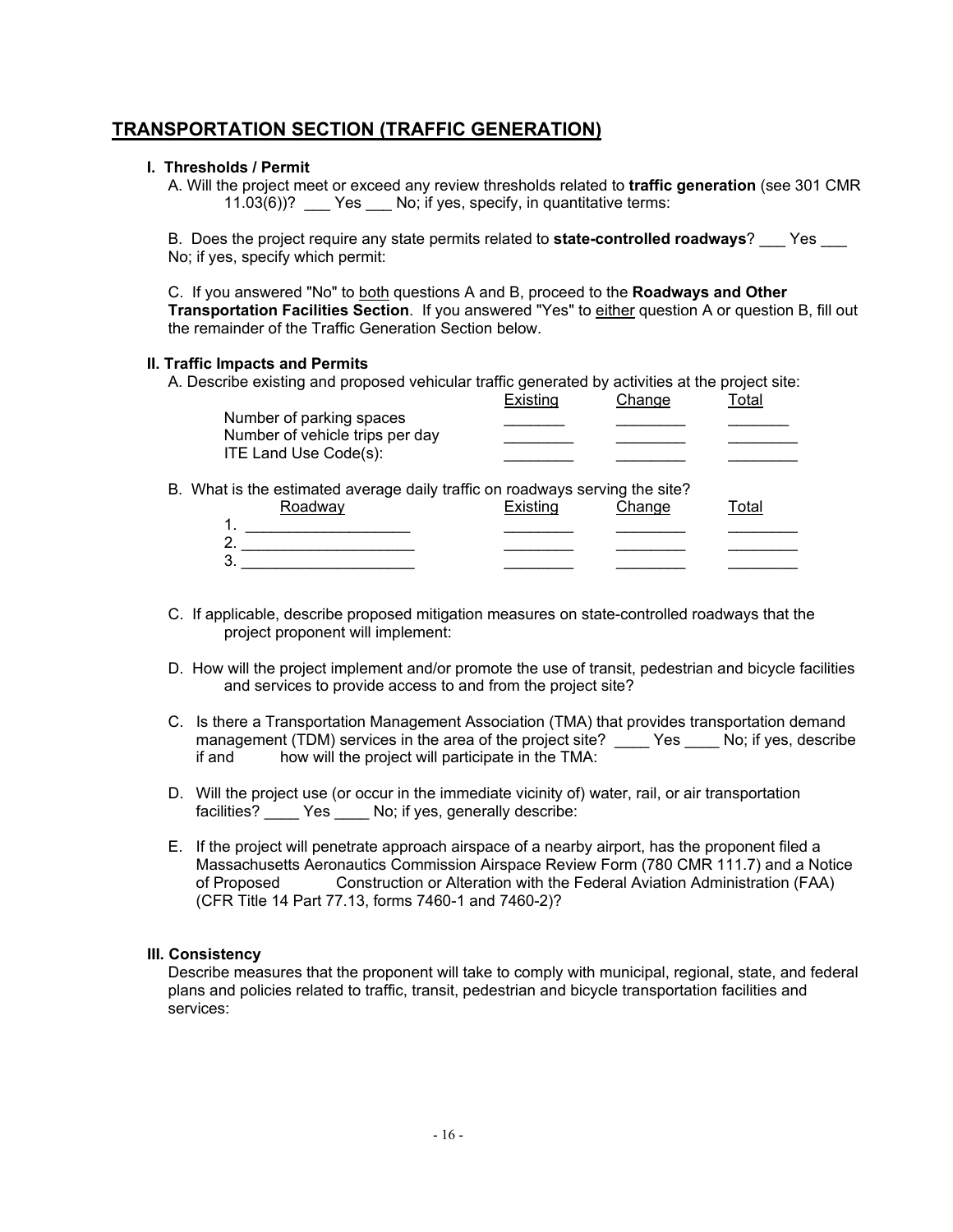## **TRANSPORTATION SECTION (ROADWAYS AND OTHER TRANSPORTATION FACILITIES)**

### **I. Thresholds**

A. Will the project meet or exceed any review thresholds related to **roadways or other transportation facilities** (see 301 CMR 11.03(6))? \_\_\_ Yes \_\_\_ No; if yes, specify, in quantitative terms:

B. Does the project require any state permits related to **roadways or other transportation facilities**? \_\_\_ Yes \_\_\_ No; if yes, specify which permit:

C. If you answered "No" to both questions A and B, proceed to the **Energy Section**. If you answered "Yes" to either question A or question B, fill out the remainder of the Roadways Section below.

### **II. Transportation Facility Impacts**

A. Describe existing and proposed transportation facilities in the immediate vicinity of the project site:

- B. Will the project involve any
	- 1. Alteration of bank or terrain (in linear feet)?
	- 2. Cutting of living public shade trees (number)?
	- 3. Elimination of stone wall (in linear feet)?
- **III. Consistency --** Describe the project's consistency with other federal, state, regional, and local plans and policies related to traffic, transit, pedestrian and bicycle transportation facilities and services, including consistency with the applicable regional transportation plan and the Transportation Improvements Plan (TIP), the State Bicycle Plan, and the State Pedestrian Plan: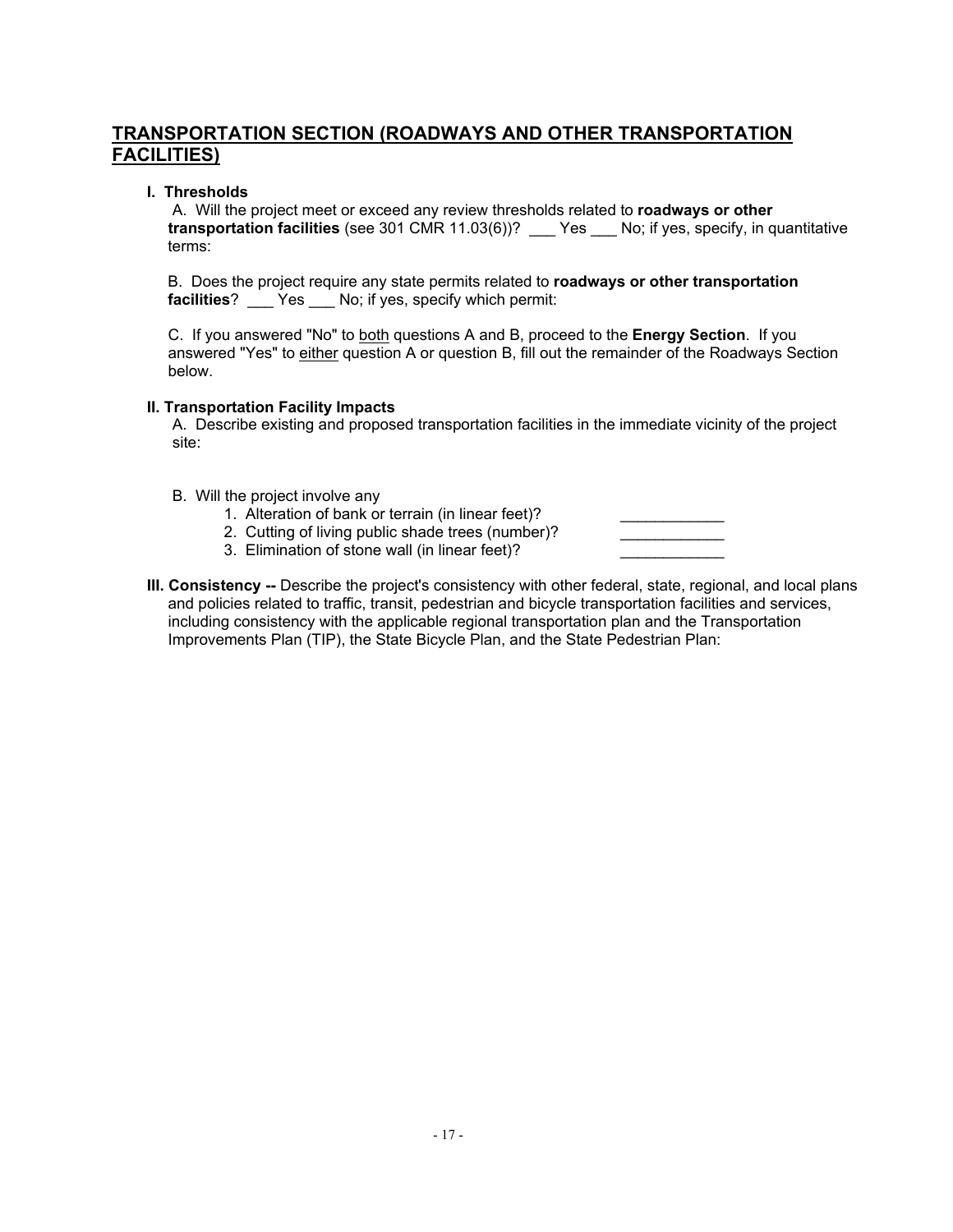## **ENERGY SECTION**

### **I. Thresholds / Permits**

A. Will the project meet or exceed any review thresholds related to **energy** (see 301 CMR 11.03(7))? \_\_\_ Yes \_\_\_ No; if yes, specify, in quantitative terms:

B. Does the project require any state permits related to **energy**? \_\_\_ Yes \_\_\_ No; if yes, specify which permit:

C. If you answered "No" to both questions A and B, proceed to the **Air Quality Section**. If you answered "Yes" to either question A or question B, fill out the remainder of the Energy Section below.

#### **II. Impacts and Permits**

A. Describe existing and proposed energy generation and transmission facilities at the project site: a a a.<br>Evicting Change

|                                                                           | Existing Unange | i olar |  |
|---------------------------------------------------------------------------|-----------------|--------|--|
| Capacity of electric generating facility (megawatts)                      |                 |        |  |
| Length of fuel line (in miles)<br>Length of transmission lines (in miles) |                 |        |  |
| Capacity of transmission lines (in kilovolts)                             |                 |        |  |
|                                                                           |                 |        |  |

B. If the project involves construction or expansion of an electric generating facility, what are:

1. the facility's current and proposed fuel source(s)?

2. the facility's current and proposed cooling source(s)?

C. If the project involves construction of an electrical transmission line, will it be located on a new, unused, or abandoned right of way? \_\_\_Yes \_\_\_No; if yes, please describe:

D. Describe the project's other impacts on energy facilities and services:

#### **III. Consistency**

 Describe the project's consistency with state, municipal, regional, and federal plans and policies for enhancing energy facilities and services: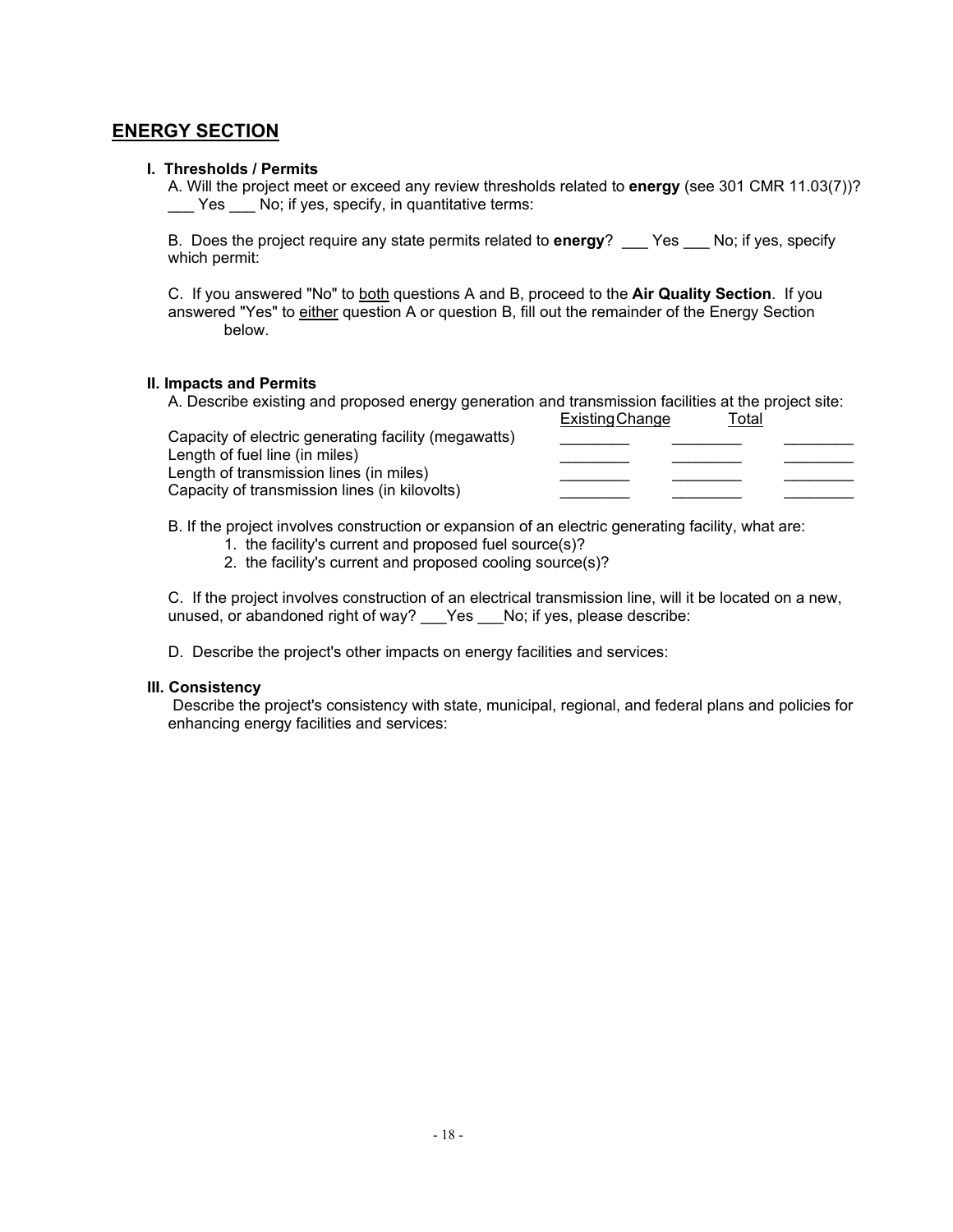## **AIR QUALITY SECTION**

#### **I. Thresholds**

A. Will the project meet or exceed any review thresholds related to **air quality** (see 301 CMR 11.03(8))? \_\_\_ Yes \_\_\_ No; if yes, specify, in quantitative terms:

B. Does the project require any state permits related to **air quality**? \_\_\_ Yes \_\_\_ No; if yes, specify which permit:

C. If you answered "No" to both questions A and B, proceed to the **Solid and Hazardous Waste Section**. If you answered "Yes" to either question A or question B, fill out the remainder of the Air Quality Section below.

#### **II. Impacts and Permits**

A. Does the project involve construction or modification of a major stationary source (see 310 CMR 7.00, Appendix A)? \_\_\_ Yes \_\_\_ No; if yes, describe existing and proposed emissions (in tons per day) of:

|                                                  | Existing | Change | Total |
|--------------------------------------------------|----------|--------|-------|
| Particulate matter                               |          |        |       |
| Carbon monoxide                                  |          |        |       |
| Sulfur dioxide                                   |          |        |       |
| Volatile organic compounds<br>Oxides of nitrogen |          |        |       |
| Lead                                             |          |        |       |
| Any hazardous air pollutant                      |          |        |       |
| Carbon dioxide                                   |          |        |       |

B. Describe the project's other impacts on air resources and air quality, including noise impacts:

#### **III. Consistency**

A. Describe the project's consistency with the State Implementation Plan:

B. Describe measures that the proponent will take to comply with other federal, state, regional, and local plans and policies related to air resources and air quality: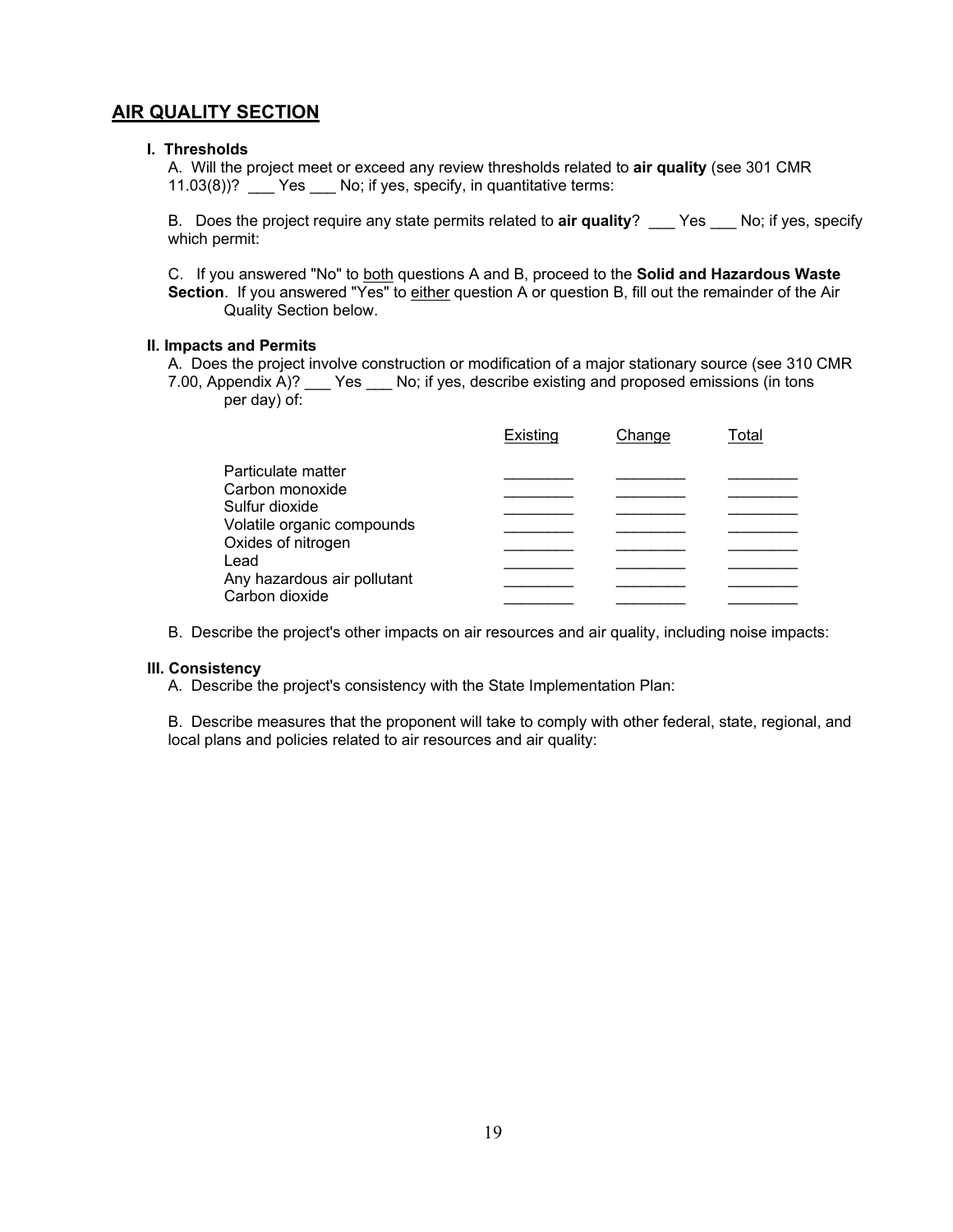### **SOLID AND HAZARDOUS WASTE SECTION**

#### **I. Thresholds / Permits**

A. Will the project meet or exceed any review thresholds related to **solid or hazardous waste** (see 301 CMR 11.03(9))? Yes No; if yes, specify, in quantitative terms:

B. Does the project require any state permits related to **solid and hazardous waste**? \_\_\_ Yes \_\_\_ No; if yes, specify which permit:

C. If you answered "No" to both questions A and B, proceed to the **Historical and Archaeological Resources Section**. If you answered "Yes" to either question A or question B, fill out the remainder of the Solid and Hazardous Waste Section below.

#### **II. Impacts and Permits**

A. Is there any current or proposed facility at the project site for the storage, treatment, processing, combustion or disposal of solid waste? Yes No; if yes, what is the volume (in tons per day) of the capacity:

|                       | Existing | Change | Total |
|-----------------------|----------|--------|-------|
| Storage               |          |        |       |
| Treatment, processing |          |        |       |
| Combustion            |          |        |       |
| Disposal              |          |        |       |

B. Is there any current or proposed facility at the project site for the storage, recycling, treatment or disposal of hazardous waste? \_\_\_ Yes \_\_\_ No; if yes, what is the volume (in tons or gallons per day) of the capacity:

|           | Existing | Change | Total |
|-----------|----------|--------|-------|
| Storage   |          |        |       |
| Recycling |          |        |       |
| Treatment |          |        |       |
| Disposal  |          |        |       |

C. If the project will generate solid waste (for example, during demolition or construction), describe alternatives considered for re-use, recycling, and disposal:

- D. If the project involves demolition, do any buildings to be demolished contain asbestos?  $\rule{1em}{0.15mm}$  Yes  $\rule{1em}{0.15mm}$  No
- E. Describe the project's other solid and hazardous waste impacts (including indirect impacts):

#### **III. Consistency**

Describe measures that the proponent will take to comply with the State Solid Waste Master Plan: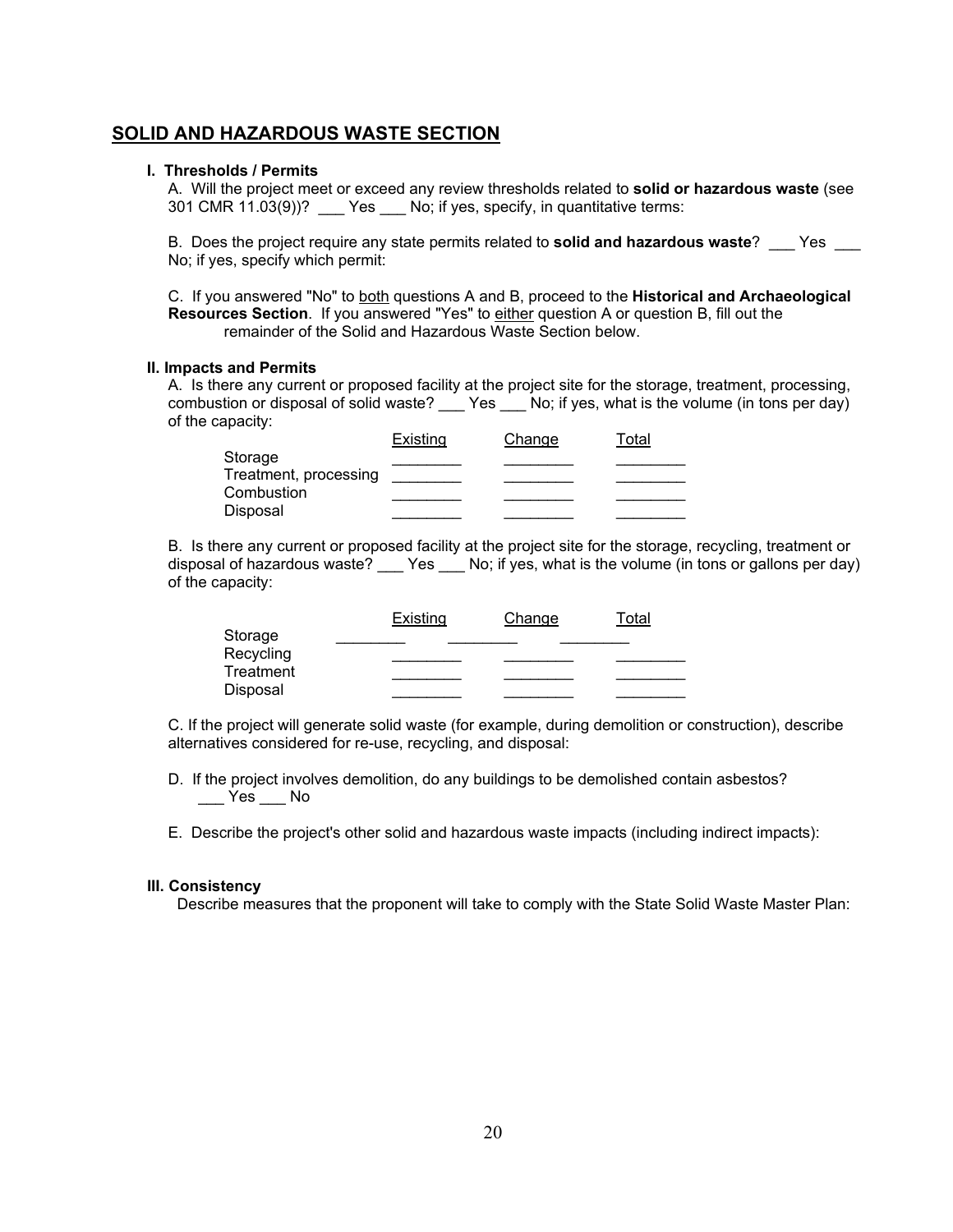## **HISTORICAL AND ARCHAEOLOGICAL RESOURCES SECTION**

### **I. Thresholds / Impacts**

A. Have you consulted with the Massachusetts Historical Commission? \_\_\_ Yes \_\_\_ No; if yes, attach correspondence. For project sites involving lands under water, have you consulted with the Massachusetts Board of Underwater Archaeological Resources? \_\_\_\_Yes \_\_\_\_ No; if yes, attach correspondence

B. Is any part of the project site a historic structure, or a structure within a historic district, in either case listed in the State Register of Historic Places or the Inventory of Historic and Archaeological Assets of the Commonwealth? \_\_\_ Yes \_\_\_ No; if yes, does the project involve the demolition of all or any exterior part of such historic structure? \_\_\_ Yes \_\_\_ No; if yes, please describe:

C. Is any part of the project site an archaeological site listed in the State Register of Historic Places or the Inventory of Historic and Archaeological Assets of the Commonwealth? Yes No; if yes, does the project involve the destruction of all or any part of such archaeological site? \_\_\_ Yes \_\_\_ No; if yes, please describe:

D. If you answered "No" to all parts of both questions A, B and C, proceed to the **Attachments and Certifications** Sections. If you answered "Yes" to any part of either question A or question B, fill out the remainder of the Historical and Archaeological Resources Section below.

#### **II. Impacts**

Describe and assess the project's impacts, direct and indirect, on listed or inventoried historical and archaeological resources:

### **III. Consistency**

Describe measures that the proponent will take to comply with federal, state, regional, and local plans and policies related to preserving historical and archaeological resources: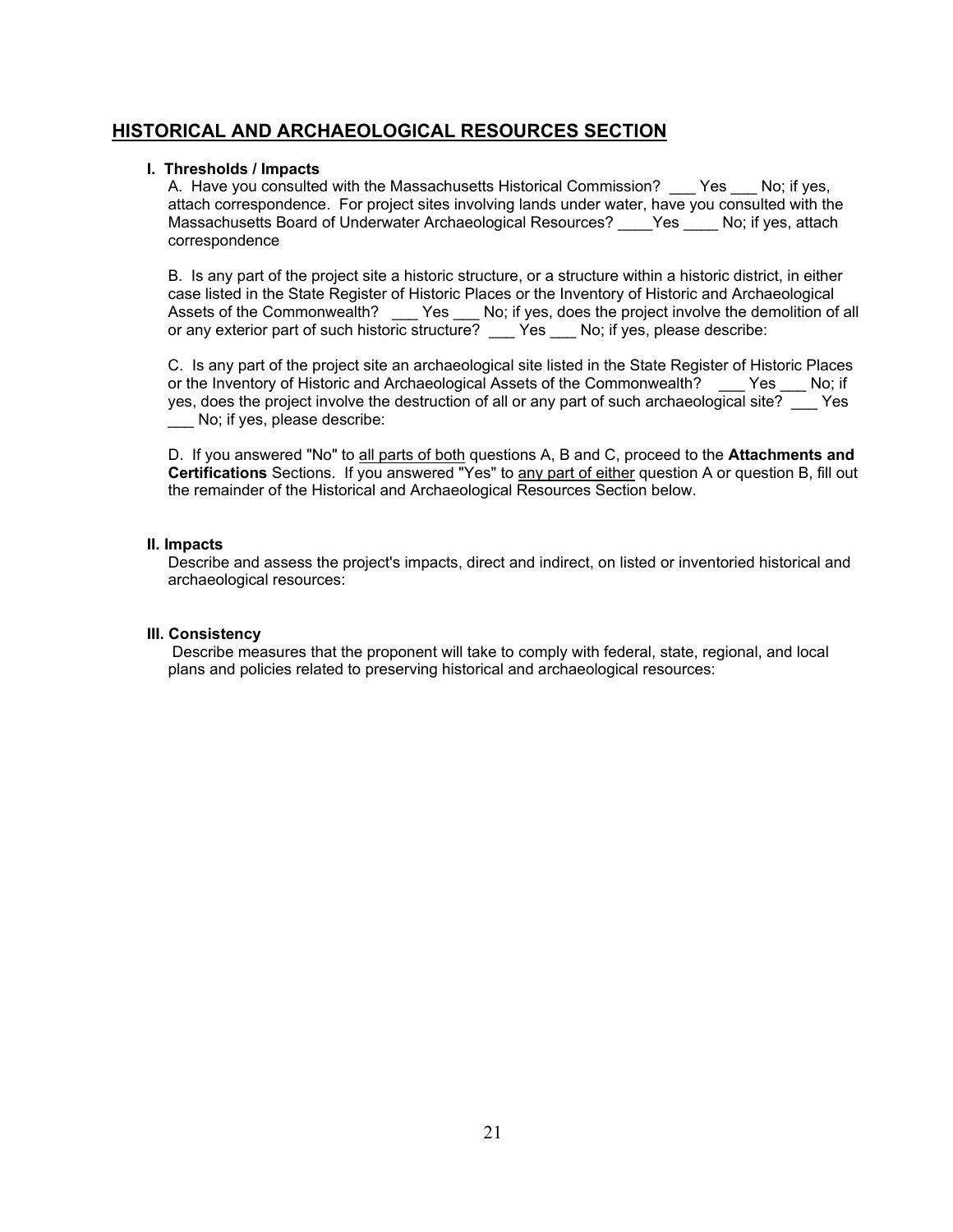# **CLIMATE CHANGE ADAPTATION AND RESILIENCY SECTION**

This section of the Environmental Notification Form (ENF) solicits information and disclosures related to climate change adaptation and resiliency, in accordance with the MEPA Interim Protocol on Climate Change Adaptation and Resiliency (the "MEPA Interim Protocol"), effective October 1, 2021. The Interim Protocol builds on the analysis and recommendations of the 2018 Massachusetts Integrated State Hazard Mitigation and Climate Adaptation Plan (SHMCAP), and incorporates the efforts of the Resilient Massachusetts Action Team (RMAT), the inter-agency steering committee responsible for implementation, monitoring, and maintenance of the SHMCAP, including the "Climate Resilience Design Standards and Guidelines" project. The RMAT team recently released the RMAT Climate Resilience Design Standards Tool, which is available [here.](https://resilientma.org/rmat_home/designstandards/)

The MEPA Interim Protocol is intended to gather project-level data in a standardized manner that will both inform the MEPA review process and assist the RMAT team in evaluating the accuracy and effectiveness of the RMAT Climate Resilience Design Standards Tool. Once this testing process is completed, the MEPA Office anticipates developing a formal Climate Change Adaptation and Resiliency Policy through a public stakeholder process. Questions about the RMAT Climate Resilience Design Standards Tool can be directed to [rmat@mass.gov.](mailto:rmat@mass.gov)

**All Proponents must complete the following section, referencing as appropriate the results of the output report generated by the RMAT Climate Resilience Design Standards Tool and attached to the ENF**. In completing this section, Proponents are encouraged, but not required at this time, to utilize the recommended design standards and associated Tier 1/2/3 methodologies outlined in the RMAT Climate Resilience Design Standards Tool to analyze the project design. However, Proponents are requested to respond to a respond to a [user feedback](https://www.mass.gov/forms/rmat-beta-climate-resilience-design-standards-tool-feedback-form) survey on the RMAT website or to provide feedback to [rmat@mass.gov,](mailto:rmat@mass.gov) which will be used by the RMAT team to further refine the tool. Proponents are also encouraged to consult general guidance and best practices as described in the [RMAT Climate](https://resilientma.org/mvp/cms_content/guidelines/20210330Section4ClimateResilienceDesignGuidelinesFinal.pdf)  [Resilience Design Guidelines.](https://resilientma.org/mvp/cms_content/guidelines/20210330Section4ClimateResilienceDesignGuidelinesFinal.pdf)

Climate Change Adaptation and Resiliency Strategies

I. Has the project taken measures to adapt to climate change for all of the climate parameters analyzed in the RMAT Climate Resilience Design Standards Tool (sea level rise/storm surge, extreme precipitation (urban or riverine flooding), extreme heat)? Yes No precipitation (urban or riverine flooding), extreme heat)? Yes

*Note: Climate adaptation and resiliency strategies include actions that seek to reduce vulnerability to anticipated climate risks and improve resiliency for future climate conditions. Examples of climate adaptation and resiliency strategies include flood barriers, increased stormwater infiltration, living shorelines, elevated infrastructure, increased tree canopy, etc. Projects should address any planning priorities identified by the affected municipality through the Municipal Vulnerability Preparedness (MVP) program or other planning efforts, and should consider a flexible adaptive pathways approach, an adaptation best practice that encourages design strategies that adapt over time to respond to changing climate conditions. General guidance and best practices for designing for climate risk are described in the*  [RMAT Climate Resilience Design Guidelines](https://resilientma.org/mvp/cms_content/guidelines/20210330Section4ClimateResilienceDesignGuidelinesFinal.pdf)*.*

A. If no, explain why.

B. If yes, describe the measures the project will take, including identifying the planning horizon and climate data used in designing project components. If applicable, specify the return period and design storm used (e.g., 100-year, 24-hour storm).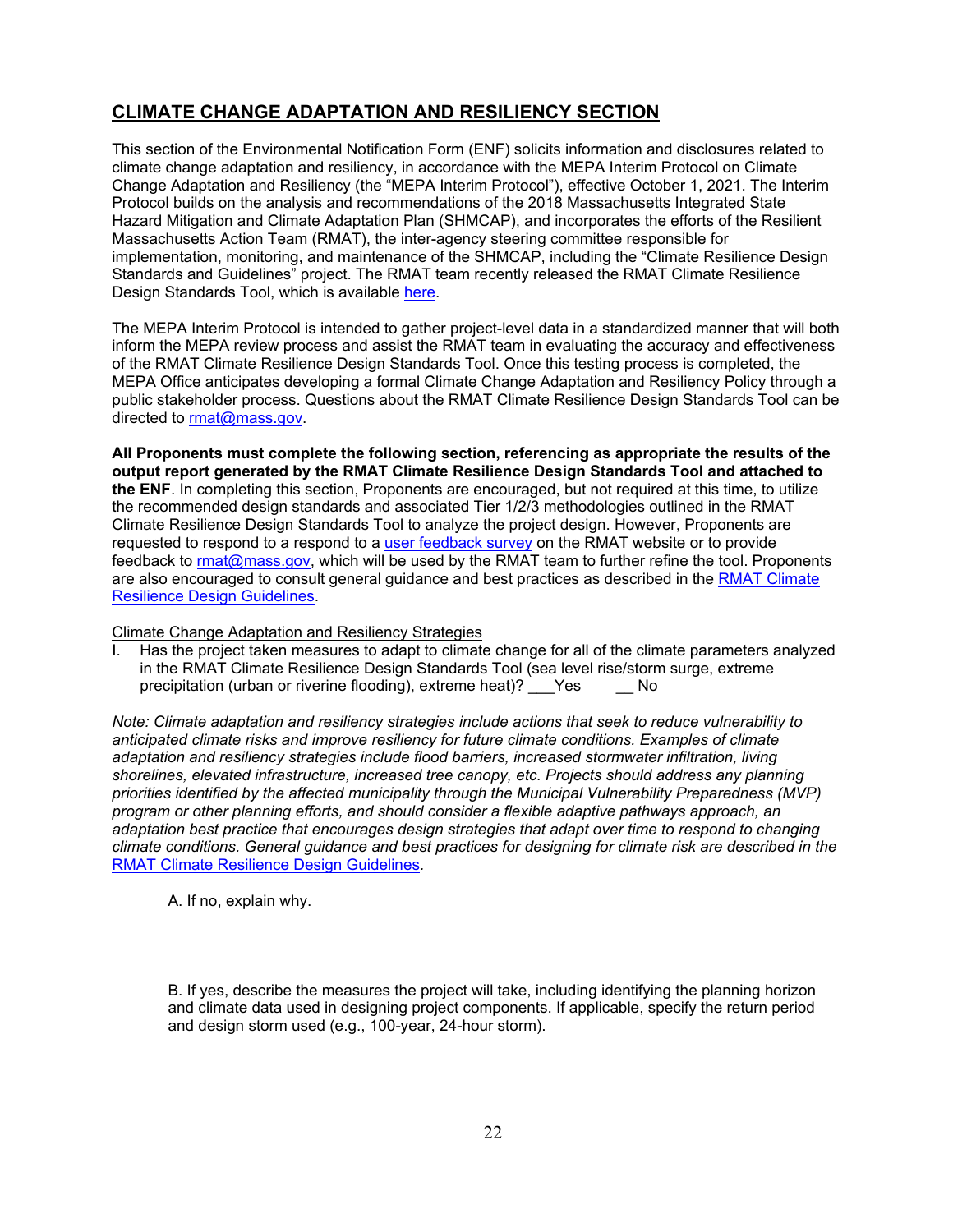C. Is the project contributing to regional adaptation strategies? \_\_ Yes \_\_ No; If yes, describe.

- II. Has the Proponent considered alternative locations for the project in light of climate change risks?  $\rule{1em}{0.15mm}$  Yes  $\rule{1em}{0.15mm}$  No
	- A. If no, explain why.
	- B. If yes, describe alternatives considered.
- III. Is the project located in Land Subject to Coastal Storm Flowage (LSCSF) or Bordering Land Subject to Flooding (BLSF) as defined in the Wetlands Protection Act? \_\_\_\_Yes \_\_\_\_No

If yes, describe how/whether proposed changes to the site's topography (including the addition of fill) will result in changes to floodwater flow paths and/or velocities that could impact adjacent properties or the functioning of the floodplain. General guidance on providing this analysis can be found in the CZM/MassDEP Coastal Wetlands Manual, available [here.](https://www.mass.gov/files/documents/2020/10/14/czm-coastal-maunual-2020-update.pdf)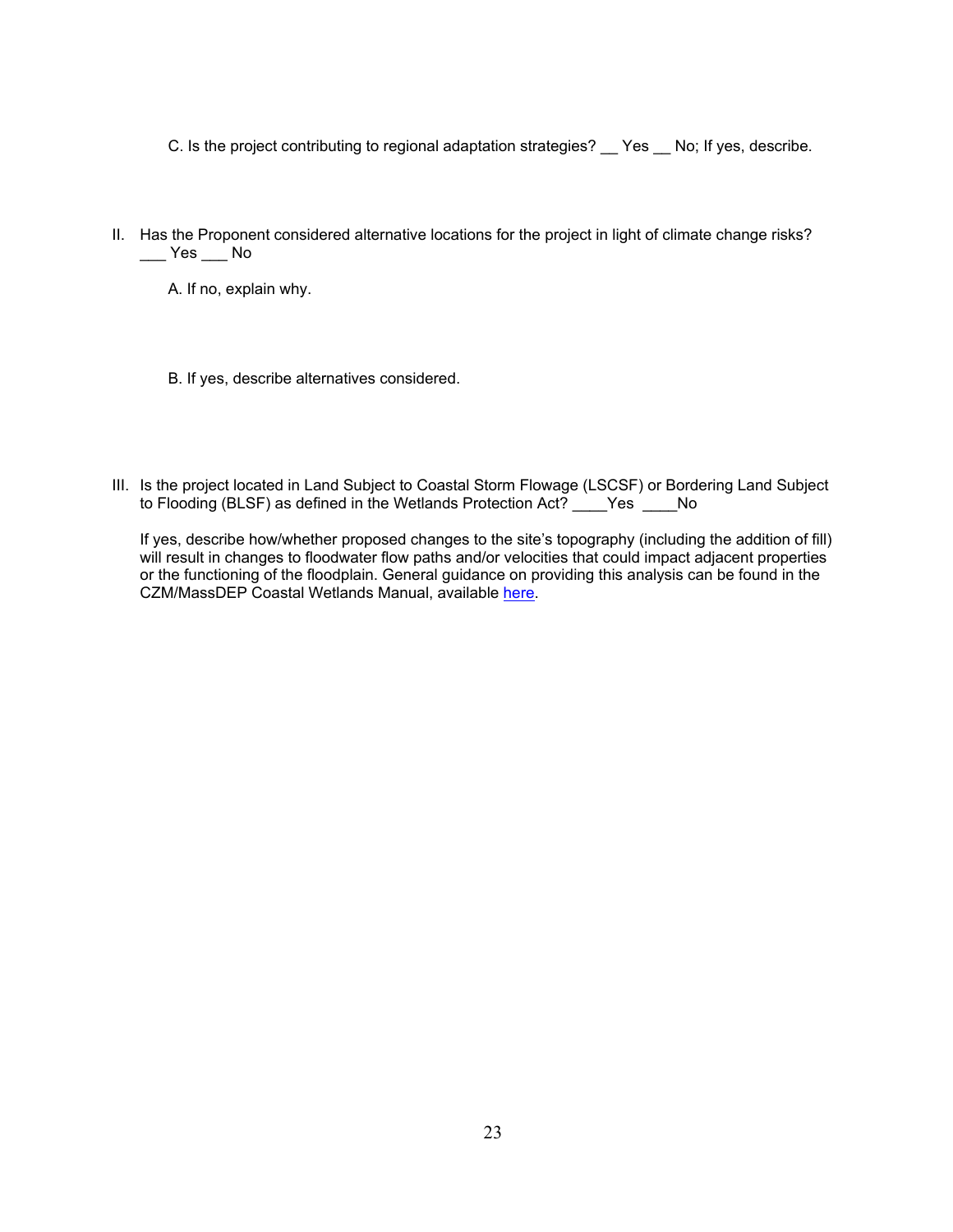## **ENVIRONMENTAL JUSTICE SECTION**

### **I. Identifying Characteristics of EJ Populations**

- A. If an Environmental Justice (EJ) population has been identified as located in whole or in part within 5 miles of the project site, describe the characteristics of each EJ populations as identified in the EJ Maps Viewer (i.e., the census block group identification number and EJ characteristics of "Minority," "Minority and Income," etc.). Provide a breakdown of those EJ populations within 1 mile of the project site, and those within 5 miles of the site.
- B. Identify all languages identified in the "Languages Spoken in Massachusetts" tab of the EJ Maps Viewer as spoken by 5 percent or more of the EJ population who also identify as not speaking English "very well." The languages should be identified for each census tract located in whole or in part within 1 mile and 5 miles of the project site, regardless of whether such census tract contains any designated EJ populations.
- C. If the list of languages identified under Section I.B. has been modified with approval of the EEA EJ Director, provide a list of approved languages that the project will use to provide public involvement opportunities during the course of MEPA review. If the list has been expanded by the Proponent (without input from the EEA EJ Director), provide a list of the additional languages that will be used to provide public involvement opportunities during the course of MEPA review as required by Part II of the MEPA Public Involvement Protocol for Environmental Justice Populations ("MEPA EJ Public Involvement Protocol"). If the project is exempt from Part II of the protocol, please specify.

### **II. Potential Effects on EJ Populations**

- A. If an EJ population has been identified using the EJ Maps Viewer within 1 mile of the project site, describe the likely effects of the project (both adverse and beneficial) on the identified EJ population(s).
- B. If an EJ population has been identified using the EJ Maps Viewer within 5 miles of the project site, will the project: (i) meet or exceed MEPA review thresholds under 301 CMR 11.03(8)(a)- (b) Yes No; or (ii) generate150 or more new average daily trips (adt) of diesel vehicle traffic, excluding public transit trips, over a duration of 1 year or more. Yes No
- C. If you answered "Yes" to either question in Section II.B., describe the likely effects of the project (both adverse and beneficial) on the identified EJ population(s).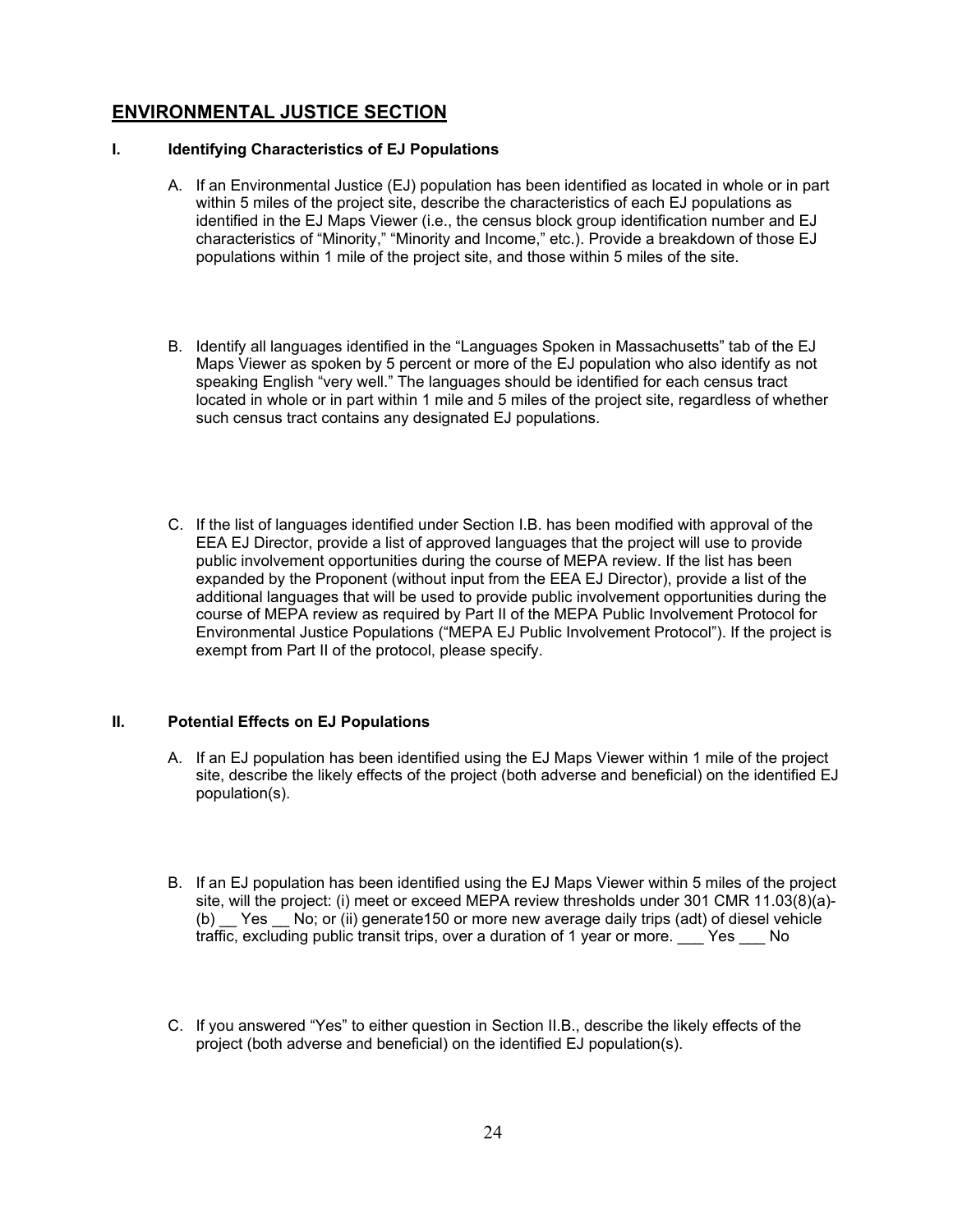#### **III. Public Involvement Activities**

- A. Provide a description of activities conducted prior to filing to promote public involvement by EJ populations, in accordance with Part II of the MEPA EJ Public Involvement Protocol. In particular:
	- 1. If advance notification was provided under Part II.A., attach a copy of the Environmental Justice Screening Form and provide list of CBOs/tribes contacted (with dates). Copies of email correspondence can be attached in lieu of a separate list.
	- 2. State how CBOs and tribes were informed of ways to request a community meeting, and if any meeting was requested. If public meetings were held, describe any issues of concern that were raised at such meetings, and any steps taken (including modifications to the project design) to address such concerns.
	- 3. If the project is exempt from Part II of the protocol, please specify.
- B. Provide below (or attach) a distribution list (if different from the list in Section III.A. above) of CBOs and tribes, or other individuals or entities the Proponent intends to maintain for the notice of the MEPA Site Visit and circulation of other materials and notices during the course of MEPA review.
- C. Describe (or submit as a separate document) the Proponent's plan to maintain the same level of community engagement throughout the MEPA review process, as conducted prior to filing.